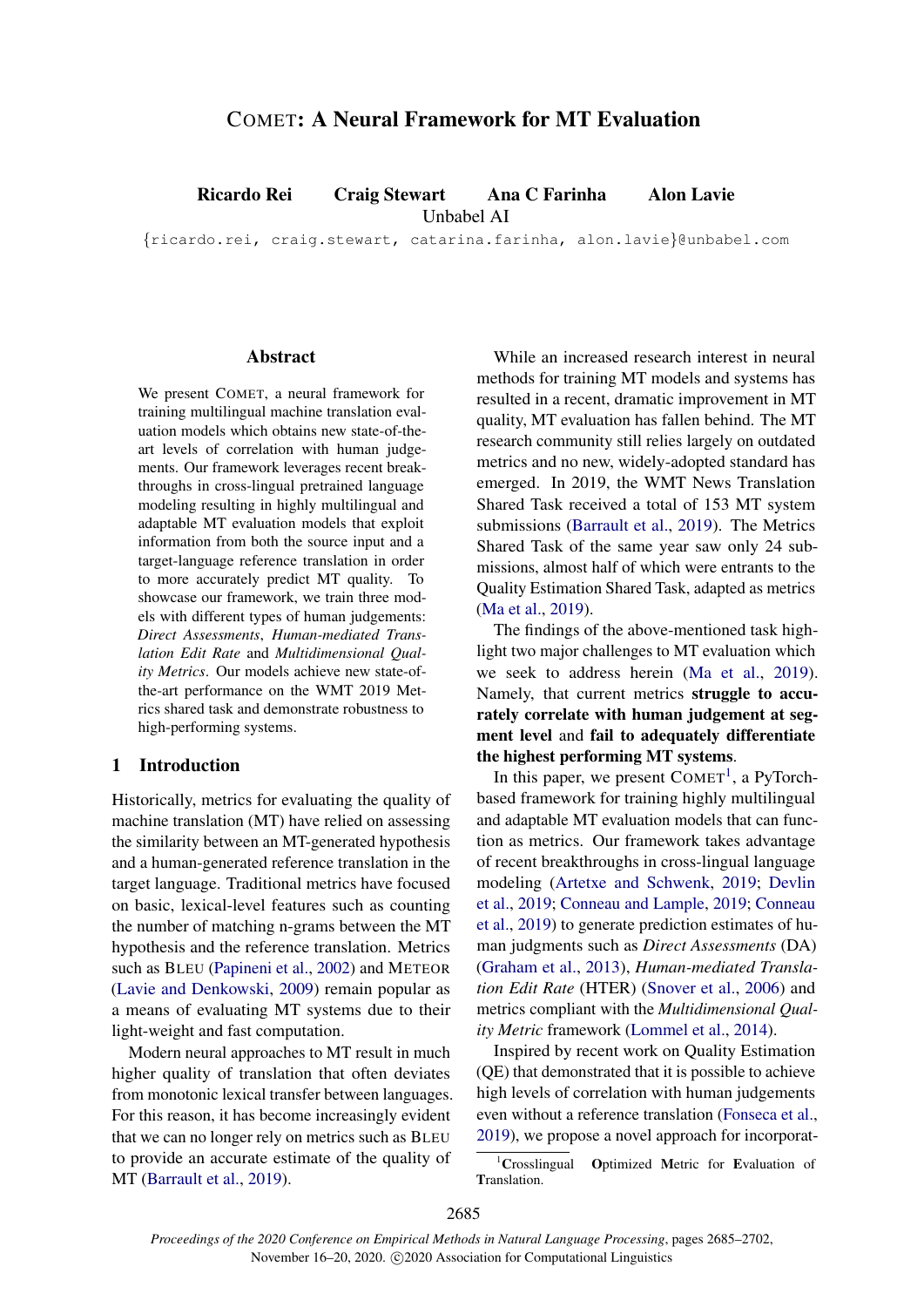ing the source-language input into our MT evaluation models. Traditionally only QE models have made use of the source input, whereas MT evaluation metrics rely instead on the reference translation. As in [\(Takahashi et al.,](#page-11-1) [2020\)](#page-11-1), we show that using a multilingual embedding space allows us to leverage information from all three inputs and demonstrate the value added by the source as input to our MT evaluation models.

To illustrate the effectiveness and flexibility of the COMET framework, we train three models that estimate different types of human judgements and show promising progress towards both better correlation at segment level and robustness to highquality MT.

We will release both the COMET framework and the trained MT evaluation models described in this paper to the research community upon publication.

#### <span id="page-1-1"></span>2 Model Architectures

Human judgements of MT quality usually come in the form of segment-level scores, such as DA, MQM and HTER. For DA, it is common practice to convert scores into relative rankings (DARR) when the number of annotations per segment is limited [\(Bojar et al.,](#page-8-3) [2017b;](#page-8-3) [Ma et al.,](#page-10-2) [2018,](#page-10-2) [2019\)](#page-10-1). This means that, for two MT hypotheses  $h_i$  and  $h_j$  of the same source s, if the DA score assigned to  $h_i$ is higher than the score assigned to  $h_j$ ,  $h_i$  is re-garded as a "better" hypothesis.<sup>[2](#page-1-0)</sup> To encompass these differences, our framework supports two distinct architectures: The Estimator model and the Translation Ranking model. The fundamental difference between them is the training objective. While the Estimator is trained to regress directly on a quality score, the Translation Ranking model is trained to minimize the distance between a "better" hypothesis and both its corresponding reference and its original source. Both models are composed of a cross-lingual encoder and a pooling layer.

# 2.1 Cross-lingual Encoder

The primary building block of all the models in our framework is a pretrained, cross-lingual model such as multilingual BERT [\(Devlin et al.,](#page-9-1) [2019\)](#page-9-1), XLM [\(Conneau and Lample,](#page-9-2) [2019\)](#page-9-2) or XLM-RoBERTa [\(Conneau et al.,](#page-8-2) [2019\)](#page-8-2). These models contain several transformer encoder layers that are trained to reconstruct masked tokens by uncovering the relationship between those tokens and the surrounding ones. When trained with data from multiple languages this pretrained objective has been found to be highly effective in cross-lingual tasks such as document classification and natural language inference [\(Conneau et al.,](#page-8-2) [2019\)](#page-8-2), generalizing well to unseen languages and scripts [\(Pires](#page-10-3) [et al.,](#page-10-3) [2019\)](#page-10-3). For the experiments in this paper, we rely on XLM-RoBERTa (base) as our encoder model.

Given an input sequence  $x = [x_0, x_1, ..., x_n],$ the encoder produces an embedding  $e_i^{(\ell)}$  $j^{(\ell)}$  for each token  $x_j$  and each layer  $\ell \in \{0, 1, ..., k\}$ . In our framework, we apply this process to the source, MT hypothesis, and reference in order to map them into a shared feature space.

# 2.2 Pooling Layer

The embeddings generated by the last layer of the pretrained encoders are usually used for fine-tuning models to new tasks. However, [\(Tenney et al.,](#page-11-2) [2019\)](#page-11-2) showed that different layers within the network can capture linguistic information that is relevant for different downstream tasks. In the case of MT evaluation, [\(Zhang et al.,](#page-11-3) [2020\)](#page-11-3) showed that different layers can achieve different levels of correlation and that utilizing only the last layer often results in inferior performance. In this work, we used the approach described in [Peters et al.](#page-10-4) [\(2018\)](#page-10-4) and pool information from the most important encoder layers into a single embedding for each token,  $e_i$ , by using a layer-wise attention mechanism. This embedding is then computed as:

$$
\boldsymbol{e}_{x_j} = \mu E_{x_j}^\top \boldsymbol{\alpha} \tag{1}
$$

where  $\mu$  is a trainable weight coefficient,  $\mathbf{E}_j =$  $[\bm{e}^{(0)}_i$  $\boldsymbol{e}_j^{(0)}, \boldsymbol{e}_j^{(1)}$  $\epsilon_j^{(1)}, \ldots$   $\boldsymbol{e}_j^{(k)}$  $\binom{k}{j}$  corresponds to the vector of layer embeddings for token  $x_j$ , and  $\alpha$  = softmax $([\alpha^{(1)}, \alpha^{(2)}, \ldots, \alpha^{(k)}])$  is a vector corresponding to the layer-wise trainable weights. In order to avoid overfitting to the information contained in any single layer, we used layer dropout [\(Kondratyuk and Straka,](#page-9-6) [2019\)](#page-9-6), in which with a probability p the weight  $\alpha^{(i)}$  is set to  $-\infty$ .

Finally, as in [\(Reimers and Gurevych,](#page-10-5) [2019\)](#page-10-5), we apply average pooling to the resulting word embeddings to derive a sentence embedding for each segment.

<span id="page-1-0"></span><sup>&</sup>lt;sup>2</sup>In the WMT Metrics Shared Task, if the difference between the DA scores is not higher than 25 points, those segments are excluded from the DARR data.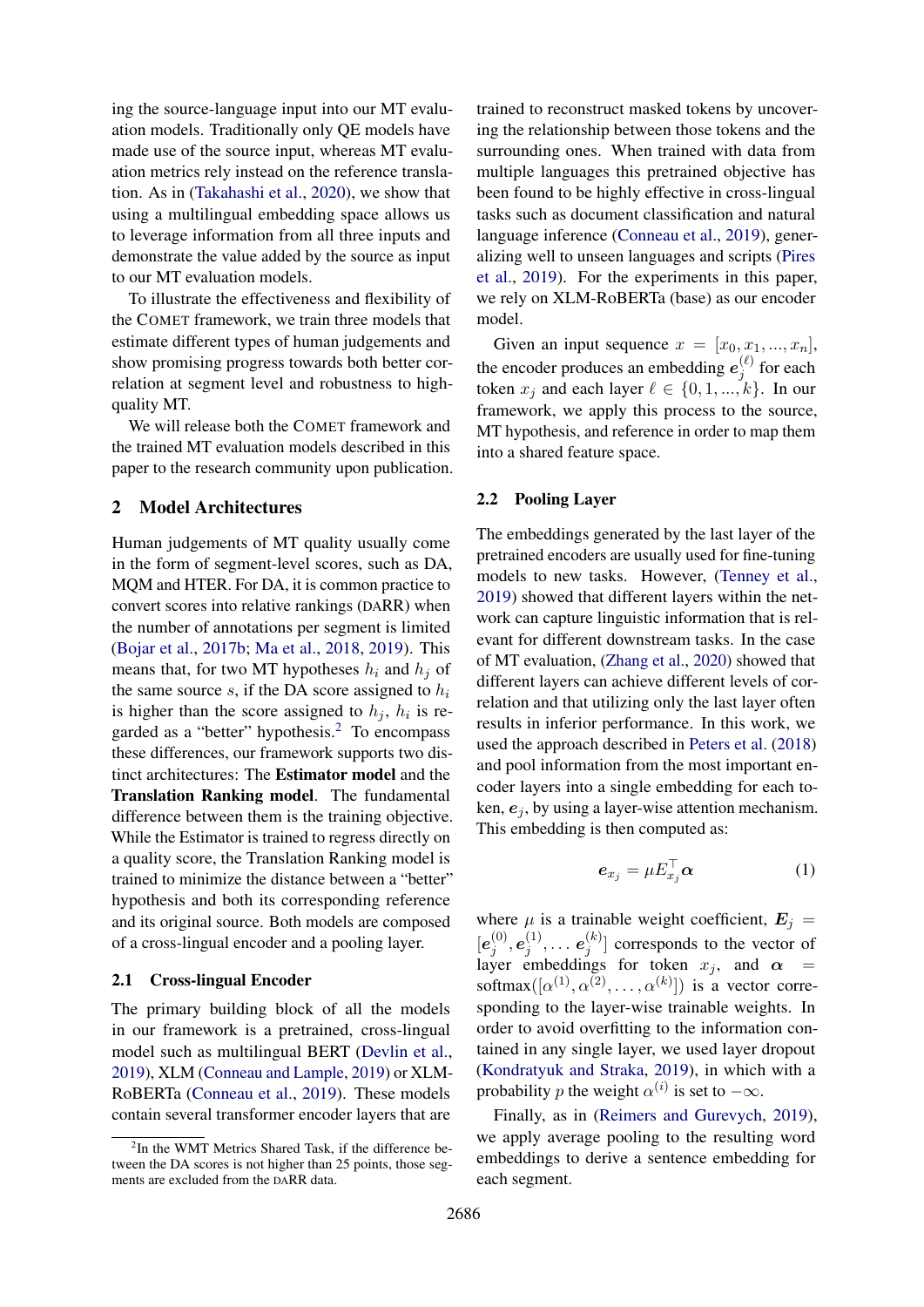<span id="page-2-0"></span>



Figure 1: Estimator model architecture. The source, hypothesis and reference are independently encoded using a pretrained cross-lingual encoder. The resulting word embeddings are then passed through a pooling layer to create a sentence embedding for each segment. Finally, the resulting sentence embeddings are combined and concatenated into one single vector that is passed to a feed-forward regressor. The entire model is trained by minimizing the Mean Squared Error (MSE).

#### <span id="page-2-1"></span>2.3 Estimator Model

Given a d-dimensional sentence embedding for the source, the hypothesis, and the reference, we adopt the approach proposed in RUSE [\(Shimanaka et al.,](#page-10-7) [2018\)](#page-10-7) and extract the following combined features:

- Element-wise source product:  $h \odot s$
- Element-wise reference product:  $h \odot r$
- Absolute element-wise source difference:  $|h - s|$
- Absolute element-wise reference difference:  $|h - r|$

These combined features are then concatenated to the reference embedding  $r$  and hypothesis embedding h into a single vector  $x = [h; r; h]$  $s; h \odot r; |h - s|; |h - r|]$  that serves as input to a feed-forward regressor. The strength of these features is in highlighting the differences between embeddings in the semantic feature space.

The model is then trained to minimize the mean squared error between the predicted scores and quality assessments (DA, HTER or MQM). Figure [1](#page-2-0) illustrates the proposed architecture.

Figure 2: Translation Ranking model architecture. This architecture receives 4 segments: the source, the reference, a "better" hypothesis, and a "worse" one. These segments are independently encoded using a pretrained cross-lingual encoder and a pooling layer on top. Finally, using the triplet margin loss [\(Schroff et al.,](#page-10-6) [2015\)](#page-10-6) we optimize the resulting embedding space to minimize the distance between the "better" hypothesis and the "anchors" (source and reference).

Note that we chose not to include the raw source embedding (s) in our concatenated input. Early experimentation revealed that the value added by the source embedding as extra input features to our regressor was negligible at best. A variation on our HTER estimator model trained with the vector  $x = [h; s; r; h \odot s; h \odot r; |h - s|; |h - r|]$  as input to the feed-forward only succeed in boosting segment-level performance in 8 of the 18 language pairs outlined in section [5](#page-5-0) below and the average improvement in Kendall's Tau in those settings was +0.0009. As noted in [Zhao et al.](#page-11-4) [\(2020\)](#page-11-4), while cross-lingual pretrained models are adaptive to multiple languages, the feature space between languages is poorly aligned. On this basis we decided in favor of excluding the source embedding on the intuition that the most important information comes from the reference embedding and reducing the feature space would allow the model to focus more on relevant information. This does not however negate the general value of the source to our model; where we include combination features such as  $h \odot s$  and  $|h - s|$  we do note gains in correlation as explored further in section [5.5](#page-7-0) below.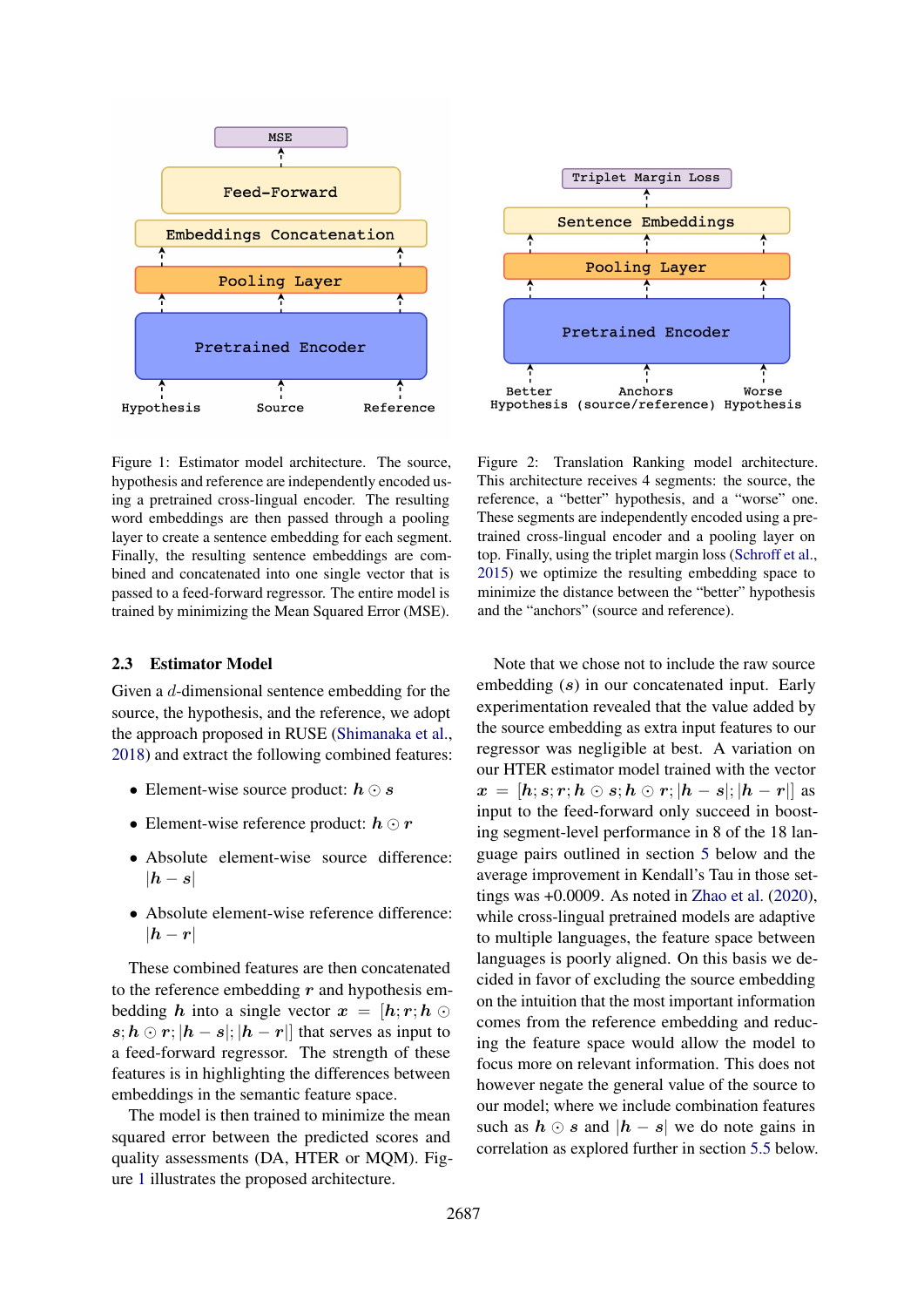#### <span id="page-3-3"></span>2.4 Translation Ranking Model

Our Translation Ranking model (Figure [2\)](#page-2-0) receives as input a tuple  $\chi = (s, h^+, h^-, r)$  where  $h^+$  denotes an hypothesis that was ranked higher than another hypothesis  $h^-$ . We then pass  $\chi$  through our cross-lingual encoder and pooling layer to obtain a sentence embedding for each segment in the  $\chi$ . Finally, using the embeddings  $\{s, h^+, h^-, r\}$ , we compute the triplet margin loss [\(Schroff et al.,](#page-10-6) [2015\)](#page-10-6) in relation to the source and reference:

$$
L(\chi) = L(s, h^{+}, h^{-}) + L(r, h^{+}, h^{-}) \quad (2)
$$

where:

$$
L(s, h+, h-) =
$$
  
\n
$$
\max\{0, d(s, h+) - d(s, h-) + \epsilon\}
$$
\n(3)

$$
L(\mathbf{r}, \mathbf{h}^+, \mathbf{h}^-) =
$$
  

$$
\max\{0, d(\mathbf{r}, \mathbf{h}^+) - d(\mathbf{r}, \mathbf{h}^-) + \epsilon\}
$$
 (4)

 $d(\mathbf{u}, \mathbf{v})$  denotes the euclidean distance between  $\mathbf{u}$ and v and  $\epsilon$  is a margin. Thus, during training the model optimizes the embedding space so the distance between the anchors  $(s \text{ and } r)$  and the "worse" hypothesis  $h^-$  is greater by at least  $\epsilon$  than the distance between the anchors and "better" hypothesis  $h^+$ .

During inference, the described model receives a triplet  $(s, h, r)$  with only one hypothesis. The quality score assigned to  $\hat{h}$  is the harmonic mean between the distance to the source  $d(s, \hat{h})$  and the distance to the reference  $d(\mathbf{r}, \hat{\mathbf{h}})$ :

$$
f(s,\hat{h},r) = \frac{2 \times d(\mathbf{r},\hat{\mathbf{h}}) \times d(\mathbf{s},\hat{\mathbf{h}})}{d(\mathbf{r},\hat{\mathbf{h}}) + d(\mathbf{s},\hat{\mathbf{h}})}\tag{5}
$$

Finally, we convert the resulting distance into a similarity score bounded between 0 and 1 as follows:

$$
\hat{f}(s,\hat{h},r) = \frac{1}{1 + f(s,\hat{h},r)}
$$
(6)

# 3 Corpora

To demonstrate the effectiveness of our described model architectures (section [2\)](#page-1-1), we train three MT evaluation models where each model targets a different type of human judgment. To train these models, we use data from three different corpora: the QT21 corpus, the DARR from the WMT Metrics shared task (2017 to 2019) and a proprietary MQM annotated corpus.

#### <span id="page-3-2"></span>3.1 The QT21 corpus

The QT21 corpus is a publicly available<sup>[3](#page-3-0)</sup> dataset containing industry generated sentences from either an information technology or life sciences domains [\(Specia et al.,](#page-11-5) [2017\)](#page-11-5). This corpus contains a total of 173K tuples with source sentence, respective human-generated reference, MT hypothesis (either from a phrase-based statistical MT or from a neural MT), and post-edited MT (PE). The language pairs represented in this corpus are: English to German (en-de), Latvian (en-lt) and Czech (en-cs), and German to English (de-en).

The HTER score is obtained by computing the translation edit rate (TER) [\(Snover et al.,](#page-11-0) [2006\)](#page-11-0) between the MT hypothesis and the corresponding PE. Finally, after computing the HTER for each MT, we built a training dataset  $D = \{s_i, h_i, r_i, y_i\}_{n=1}^N$ , where  $s_i$  denotes the source text,  $h_i$  denotes the MT hypothesis,  $r_i$  the reference translation, and  $y_i$  the HTER score for the hypothesis  $h_i$ . In this manner we seek to learn a regression  $f(s, h, r) \rightarrow y$  that predicts the human-effort required to correct the hypothesis by looking at the source, hypothesis, and reference (but not the post-edited hypothesis).

# 3.2 The WMT DARR corpus

Since 2017, the organizers of the WMT News Translation Shared Task [\(Barrault et al.,](#page-8-0) [2019\)](#page-8-0) have collected human judgements in the form of adequacy DAs [\(Graham et al.,](#page-9-3) [2013,](#page-9-3) [2014,](#page-9-7) [2017\)](#page-9-8). These DAs are then mapped into relative rankings (DARR) [\(Ma et al.,](#page-10-1) [2019\)](#page-10-1). The resulting data for each year (2017-19) form a dataset  $D =$  $\{s_i, h_i^+, h_i^-, r_i\}_{n=1}^N$  where  $h_i^+$  denotes a "better" hypothesis and  $h_i^-$  denotes a "worse" one. Here we seek to learn a function  $r(s, h, r)$  such that the score assigned to  $h_i^+$  is strictly higher than the score assigned to  $h_i^ (r(s_i, h_i^+, r_i) > r(s_i, h_i^-, r_i)).$ This data $4$  contains a total of 24 high and lowresource language pairs such as Chinese to English (zh-en) and English to Gujarati (en-gu).

# <span id="page-3-4"></span>3.3 The MQM corpus

The MQM corpus is a proprietary internal database of MT-generated translations of customer support

<span id="page-3-0"></span><sup>3</sup>QT21 data: [https://lindat.mff.cuni.cz/](https://lindat.mff.cuni.cz/repository/xmlui/handle/11372/LRT-2390) [repository/xmlui/handle/11372/LRT-2390](https://lindat.mff.cuni.cz/repository/xmlui/handle/11372/LRT-2390)

<span id="page-3-1"></span><sup>&</sup>lt;sup>4</sup>The raw data for each year of the WMT Metrics shared task is publicly available in the results page (2019 example: [http://www.statmt.org/wmt19/results.](http://www.statmt.org/wmt19/results.html) [html](http://www.statmt.org/wmt19/results.html)). Note, however, that in the README files it is highlighted that this data is not well documented and the scripts occasionally require custom utilities that are not available.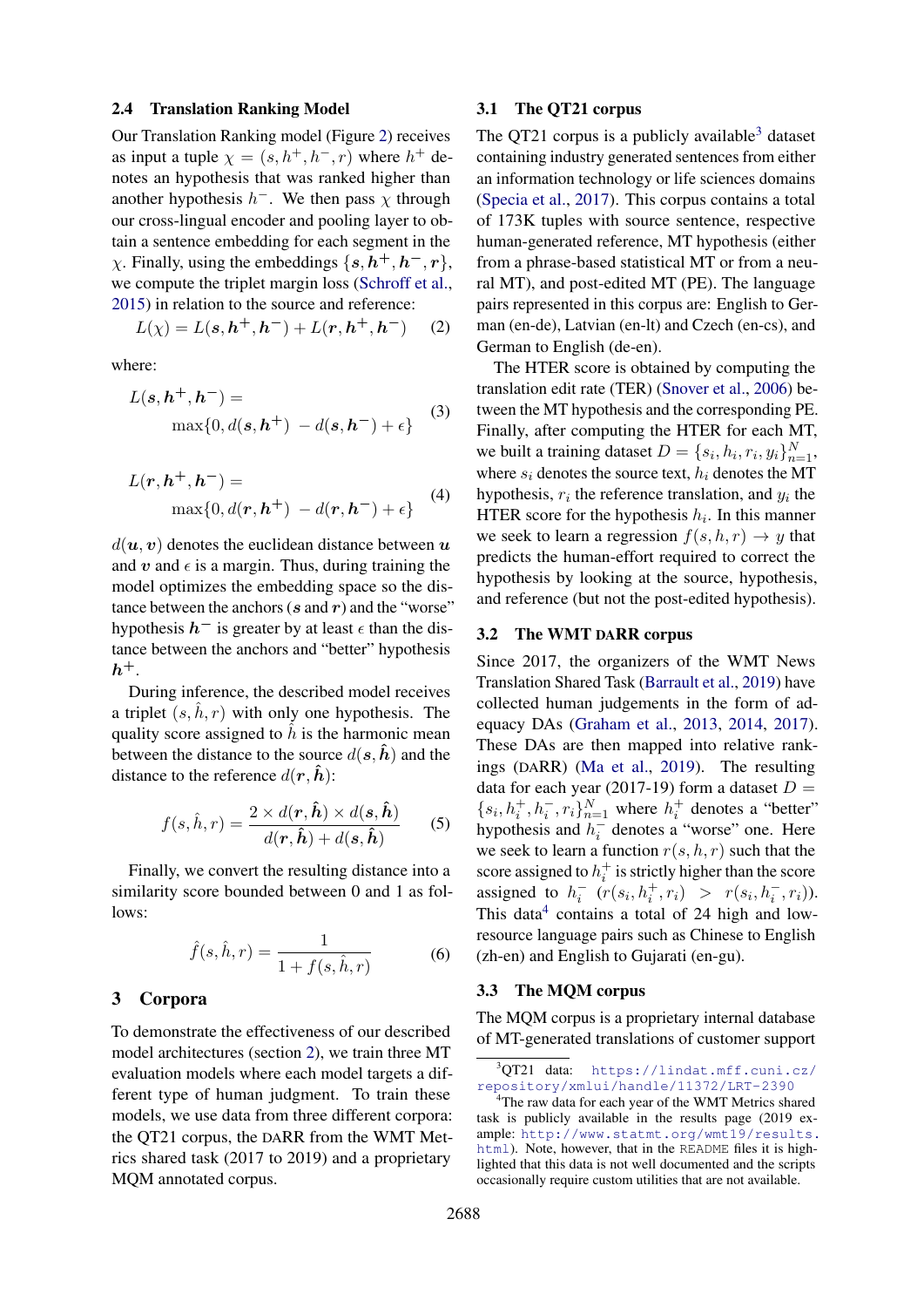chat messages that were annotated according to the guidelines set out in [Burchardt and Lommel](#page-8-4) [\(2014\)](#page-8-4). This data contains a total of 12K tuples, covering 12 language pairs from English to: German (en-de), Spanish (en-es), Latin-American Spanish (en-es-latam), French (en-fr), Italian (en-it), Japanese (en-ja), Dutch (en-nl), Portuguese (en-pt), Brazilian Portuguese (en-pt-br), Russian (en-ru), Swedish (en-sv), and Turkish (en-tr). Note that in this corpus English is always seen as the source language, but never as the target language. Each tuple consists of a source sentence, a human-generated reference, a MT hypothesis, and its MQM score, derived from error annotations by one (or more) trained annotators. The MQM metric referred to throughout this paper is an internal metric defined in accordance with the MQM framework [\(Lommel](#page-9-4) [et al.,](#page-9-4) [2014\)](#page-9-4) (MQM). Errors are annotated under an internal typology defined under three main error types; 'Style', 'Fluency' and 'Accuracy'. Our MQM scores range from  $-\infty$  to 100 and are defined as:

$$
MQM = 100 - \frac{I_{\text{Minor}} + 5 \times I_{\text{Major}} + 10 \times I_{\text{Crit.}}}{\text{Sentence Length} \times 100}
$$
\n(7)

where  $I_{\text{Minor}}$  denotes the number of minor errors,  $I_{\text{Maior}}$  the number of major errors and  $I_{\text{Crit}}$  the number of critical errors.

Our MQM metric takes into account the severity of the errors identified in the MT hypothesis, leading to a more fine-grained metric than HTER or DA. When used in our experiments, these values were divided by 100 and truncated at 0. As in section [3.1,](#page-3-2) we constructed a training dataset  $D = \{s_i, h_i, r_i, y_i\}_{n=1}^N$ , where  $s_i$  denotes the source text,  $h_i$  denotes the MT hypothesis,  $r_i$  the reference translation, and  $y_i$  the MQM score for the hypothesis  $h_i$ .

#### 4 Experiments

We train two versions of the Estimator model described in section [2.3:](#page-2-1) one that regresses on HTER (COMET-HTER) trained with the QT21 corpus, and another that regresses on our proprietary implementation of MQM (COMET-MQM) trained with our internal MQM corpus. For the Translation Ranking model, described in section [2.4,](#page-3-3) we train with the WMT DARR corpus from 2017 and 2018 (COMET-RANK). In this section, we introduce the training

setup for these models and corresponding evaluation setup.

# 4.1 Training Setup

The two versions of the Estimators (COMET-HTER/MQM) share the same training setup and hyper-parameters (details are included in the Appendices). For training, we load the pretrained encoder and initialize both the pooling layer and the feed-forward regressor. Whereas the layer-wise scalars  $\alpha$  from the pooling layer are initially set to zero, the weights from the feed-forward are initialized randomly. During training, we divide the model parameters into two groups: the encoder parameters, that include the encoder model and the scalars from  $\alpha$ ; and the regressor parameters, that include the parameters from the top feed-forward network. We apply gradual unfreezing and discriminative learning rates [\(Howard and Ruder,](#page-9-9) [2018\)](#page-9-9), meaning that the encoder model is frozen for one epoch while the feed-forward is optimized with a learning rate of 3e−5. After the first epoch, the entire model is fine-tuned but the learning rate for the encoder parameters is set to 1e−5 in order to avoid catastrophic forgetting.

In contrast with the two Estimators, for the COMET-RANK model we fine-tune from the outset. Furthermore, since this model does not add any new parameters on top of XLM-RoBERTa (base) other than the layer scalars  $\alpha$ , we use one single learning rate of 1e−5 for the entire model.

#### 4.2 Evaluation Setup

We use the test data and setup of the WMT 2019 Metrics Shared Task [\(Ma et al.,](#page-10-1) [2019\)](#page-10-1) in order to compare the COMET models with the top performing submissions of the shared task and other recent state-of-the-art metrics such as BERTSCORE and BLEURT.<sup>[5](#page-4-0)</sup> The evaluation method used is the official Kendall's Tau-like formulation,  $\tau$ , from the WMT 2019 Metrics Shared Task [\(Ma et al.,](#page-10-1) [2019\)](#page-10-1) defined as:

$$
\tau = \frac{Concordant - Discount}{Concordant + Discount}
$$
 (8)

where *Concordant* is the number of times a metric assigns a higher score to the "better" hypothesis h <sup>+</sup> and *Discordant* is the number of times a metric assigns a higher score to the "worse" hypothesis

<span id="page-4-0"></span> $5T$ o ease future research we will also provide, within our framework, detailed instructions and scripts to run other metrics such as CHRF, BLEU, BERTSCORE, and BLEURT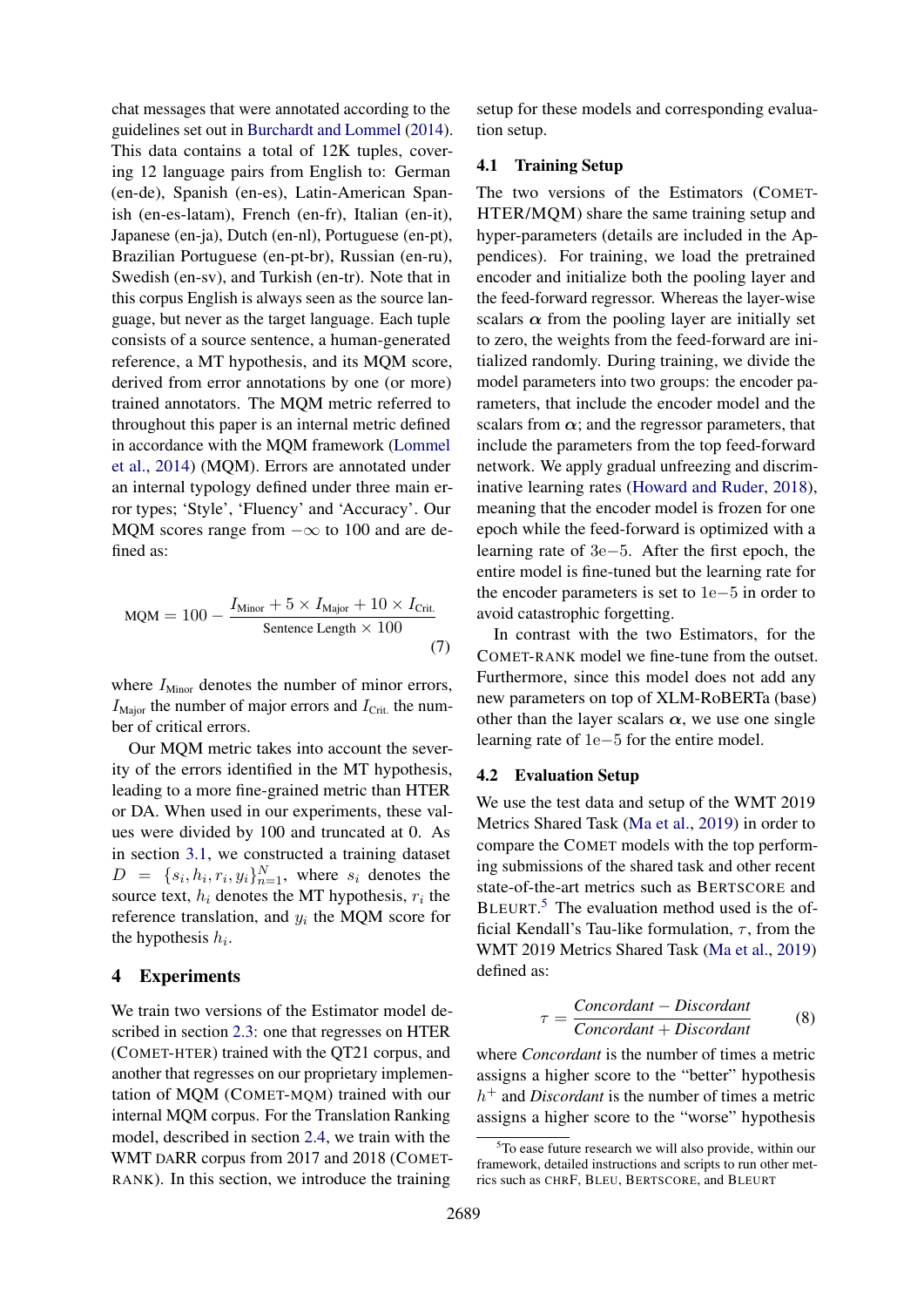<span id="page-5-1"></span>Table 1: Kendall's Tau  $(\tau)$  correlations on language pairs with English as source for the WMT19 Metrics DARR corpus. For BERTSCORE we report results with the default encoder model for a complete comparison, but also with XLM-RoBERTa (base) for fairness with our models. The values reported for YiSi-1 are taken directly from the shared task paper [\(Ma et al.,](#page-10-1) [2019\)](#page-10-1).

| <b>Metric</b>              | en-cs | en-de | en-fi | en-gu | en-kk | en-lt | en-ru | en-zh |
|----------------------------|-------|-------|-------|-------|-------|-------|-------|-------|
| <b>BLEU</b>                | 0.364 | 0.248 | 0.395 | 0.463 | 0.363 | 0.333 | 0.469 | 0.235 |
| <b>CHRF</b>                | 0.444 | 0.321 | 0.518 | 0.548 | 0.510 | 0.438 | 0.548 | 0.241 |
| $YISI-1$                   | 0.475 | 0.351 | 0.537 | 0.551 | 0.546 | 0.470 | 0.585 | 0.355 |
| <b>BERTSCORE</b> (default) | 0.500 | 0.363 | 0.527 | 0.568 | 0.540 | 0.464 | 0.585 | 0.356 |
| BERTSCORE (xlmr-base)      | 0.503 | 0.369 | 0.553 | 0.584 | 0.536 | 0.514 | 0.599 | 0.317 |
| COMET-HTER                 | 0.524 | 0.383 | 0.560 | 0.552 | 0.508 | 0.577 | 0.539 | 0.380 |
| COMET-MQM                  | 0.537 | 0.398 | 0.567 | 0.564 | 0.534 | 0.574 | 0.615 | 0.378 |
| COMET-RANK                 | 0.603 | 0.427 | 0.664 | 0.611 | 0.693 | 0.665 | 0.580 | 0.449 |

 $h^-$  or the scores assigned to both hypotheses is the same.

As mentioned in the findings of [\(Ma et al.,](#page-10-1) [2019\)](#page-10-1), segment-level correlations of all submitted metrics were frustratingly low. Furthermore, all submitted metrics exhibited a dramatic lack of ability to correctly rank strong MT systems. To evaluate whether our new MT evaluation models better address this issue, we followed the described evaluation setup used in the analysis presented in [\(Ma](#page-10-1) [et al.,](#page-10-1) [2019\)](#page-10-1), where correlation levels are examined for portions of the DARR data that include only the top 10, 8, 6 and 4 MT systems.

# <span id="page-5-0"></span>5 Results

# 5.1 From English into X

Table [1](#page-5-1) shows results for all eight language pairs with English as source. We contrast our three COMET models against baseline metrics such as BLEU and CHRF, the 2019 task winning metric YISI-1, as well as the more recent BERTSCORE. We observe that across the board our three models trained with the COMET framework outperform, often by significant margins, all other metrics. Our DARR Ranker model outperforms the two Estimators in seven out of eight language pairs. Also, even though the MQM Estimator is trained on only 12K annotated segments, it performs roughly on par with the HTER Estimator for most language-pairs, and outperforms all the other metrics in en-ru.

#### 5.2 From X into English

Table [2](#page-6-0) shows results for the seven to-English language pairs. Again, we contrast our three COMET models against baseline metrics such as BLEU and CHRF, the 2019 task winning metric YISI-1, as

well as the recently published metrics BERTSCORE and BLEURT. As in Table [1](#page-5-1) the DARR model shows strong correlations with human judgements outperforming the recently proposed English-specific BLEURT metric in five out of seven language pairs. Again, the MQM Estimator shows surprising strong results despite the fact that this model was trained with data that did not include English as a target. Although the encoder used in our trained models is highly multilingual, we hypothesise that this powerful "zero-shot" result is due to the inclusion of the source in our models.

#### 5.3 Language pairs not involving English

All three of our COMET models were trained on data involving English (either as a source or as a target). Nevertheless, to demonstrate that our metrics generalize well we test them on the three WMT 2019 language pairs that do not include English in either source or target. As can be seen in Table [3,](#page-6-1) our results are consistent with observations in Tables [1](#page-5-1) and [2.](#page-6-0)

# 5.4 Robustness to High-Quality MT

For analysis, we use the DARR corpus from the 2019 Shared Task and evaluate on the subset of the data from the top performing MT systems for each language pair. We included language pairs for which we could retrieve data for at least ten different MT systems (i.e. all but kk-en and gu-en). We contrast against the strong recently proposed BERTSCORE and BLEURT, with BLEU as a baseline. Results are presented in Figure [3.](#page-6-2) For language pairs where English is the target, our three models are either better or competitive with all others; where English is the source we note that in general our metrics exceed the performance of oth-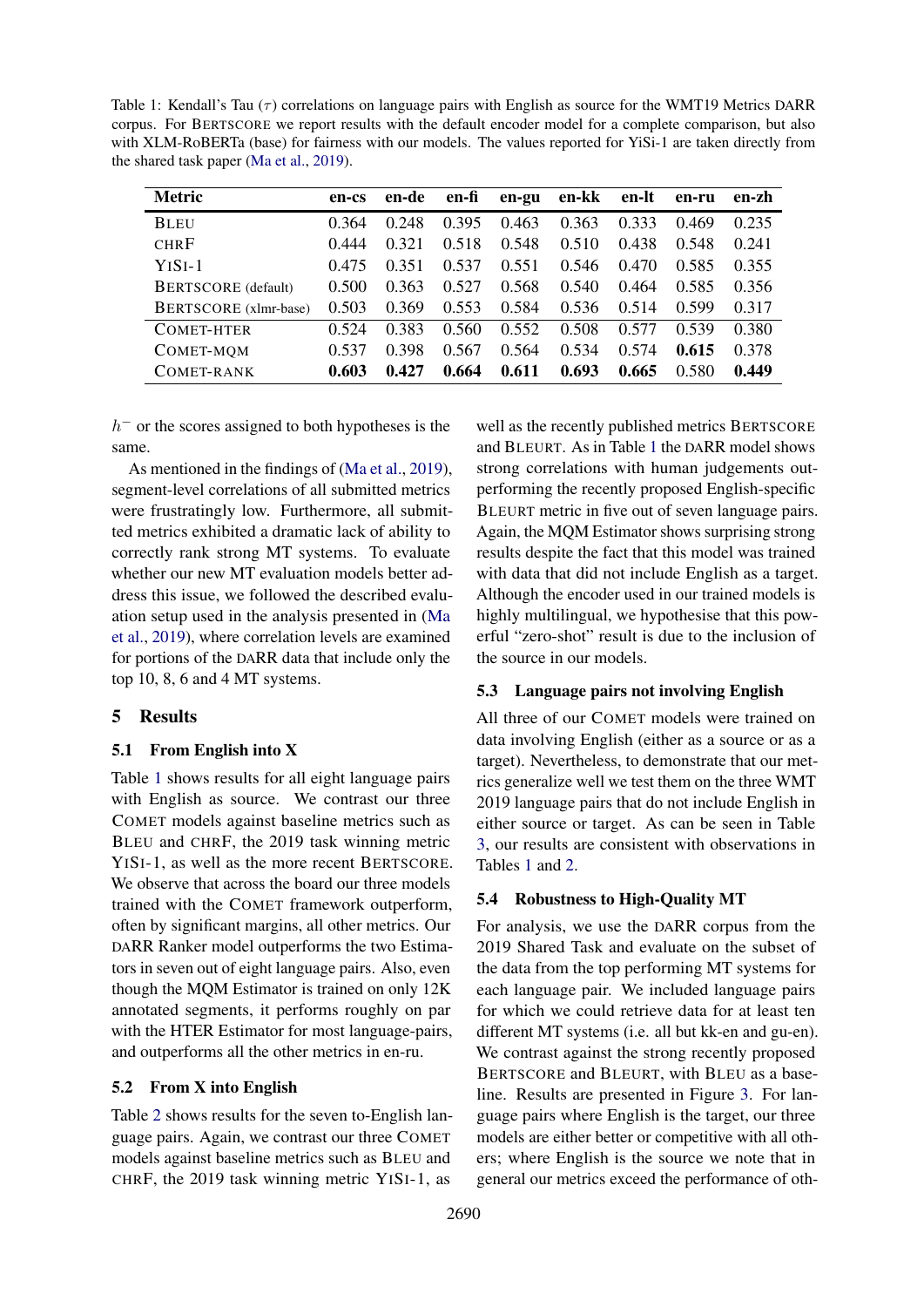<span id="page-6-0"></span>Table 2: Kendall's Tau  $(\tau)$  correlations on language pairs with English as a target for the WMT19 Metrics DARR corpus. As for BERTSCORE, for BLEURT we report results for two models: the base model, which is comparable in size with the encoder we used and the large model that is twice the size.

| <b>Metric</b>                | de-en | fi-en | gu-en | kk-en | lt-en | ru-en | zh-en |
|------------------------------|-------|-------|-------|-------|-------|-------|-------|
| <b>BLEU</b>                  | 0.053 | 0.236 | 0.194 | 0.276 | 0.249 | 0.177 | 0.321 |
| <b>CHRF</b>                  | 0.123 | 0.292 | 0.240 | 0.323 | 0.304 | 0.115 | 0.371 |
| $YISI-1$                     | 0.164 | 0.347 | 0.312 | 0.440 | 0.376 | 0.217 | 0.426 |
| <b>BERTSCORE</b> (default)   | 0.190 | 0.354 | 0.292 | 0.351 | 0.381 | 0.221 | 0.432 |
| <b>BERTSCORE</b> (xlmr-base) | 0.171 | 0.335 | 0.295 | 0.354 | 0.356 | 0.202 | 0.412 |
| BLEURT (base-128)            | 0.171 | 0.372 | 0.302 | 0.383 | 0.387 | 0.218 | 0.417 |
| BLEURT (large-512)           | 0.174 | 0.374 | 0.313 | 0.372 | 0.388 | 0.220 | 0.436 |
| COMET-HTER                   | 0.185 | 0.333 | 0.274 | 0.297 | 0.364 | 0.163 | 0.391 |
| COMET-MQM                    | 0.207 | 0.343 | 0.282 | 0.339 | 0.368 | 0.187 | 0.422 |
| COMET-RANK                   | 0.202 | 0.399 | 0.341 | 0.358 | 0.407 | 0.180 | 0.445 |

<span id="page-6-1"></span>Table 3: Kendall's Tau  $(\tau)$  correlations on language pairs not involving English for the WMT19 Metrics DARR corpus.

| <b>Metric</b>         | de-cs | de-fr | fr-de |
|-----------------------|-------|-------|-------|
| <b>BLEU</b>           | 0.222 | 0.226 | 0.173 |
| <b>CHRF</b>           | 0.341 | 0.287 | 0.274 |
| $YISI-1$              | 0.376 | 0.349 | 0.310 |
| BERTSCORE (default)   | 0.358 | 0.329 | 0.300 |
| BERTSCORE (xlmr-base) | 0.386 | 0.336 | 0.309 |
| <b>COMET-HTER</b>     | 0.358 | 0.397 | 0.315 |
| COMET-MQM             | 0.386 | 0.367 | 0.296 |
| <b>COMET-RANK</b>     | 0.389 | 0.444 | 0.331 |

ers. Even the MQM Estimator, trained with only 12K segments, is competitive, which highlights the power of our proposed framework.

#### 5.5 The Importance of the Source

To shed some light on the actual value and contribution of the source language input in our models' ability to learn accurate predictions, we trained two versions of our DARR Ranker model: one that uses only the reference, and another that uses both reference and source. Both models were trained using the WMT 2017 corpus that only includes language pairs from English (en-de, en-cs, en-fi, en-tr). In other words, while English was never observed as a target language during training for both variants of the model, the training of the second variant includes English source embeddings. We then tested these two model variants on the WMT 2018 corpus for these language pairs and for the reversed directions (with the exception of en-cs because cs-en does not exist for WMT 2018). The results in Table

<span id="page-6-2"></span>

Figure 3: Metrics performance over all and the top (10, 8, 6, and 4) MT systems.

[4](#page-7-0) clearly show that for the translation ranking architecture, including the source improves the overall correlation with human judgments. Furthermore, the inclusion of the source exposed the second variant of the model to English embeddings which is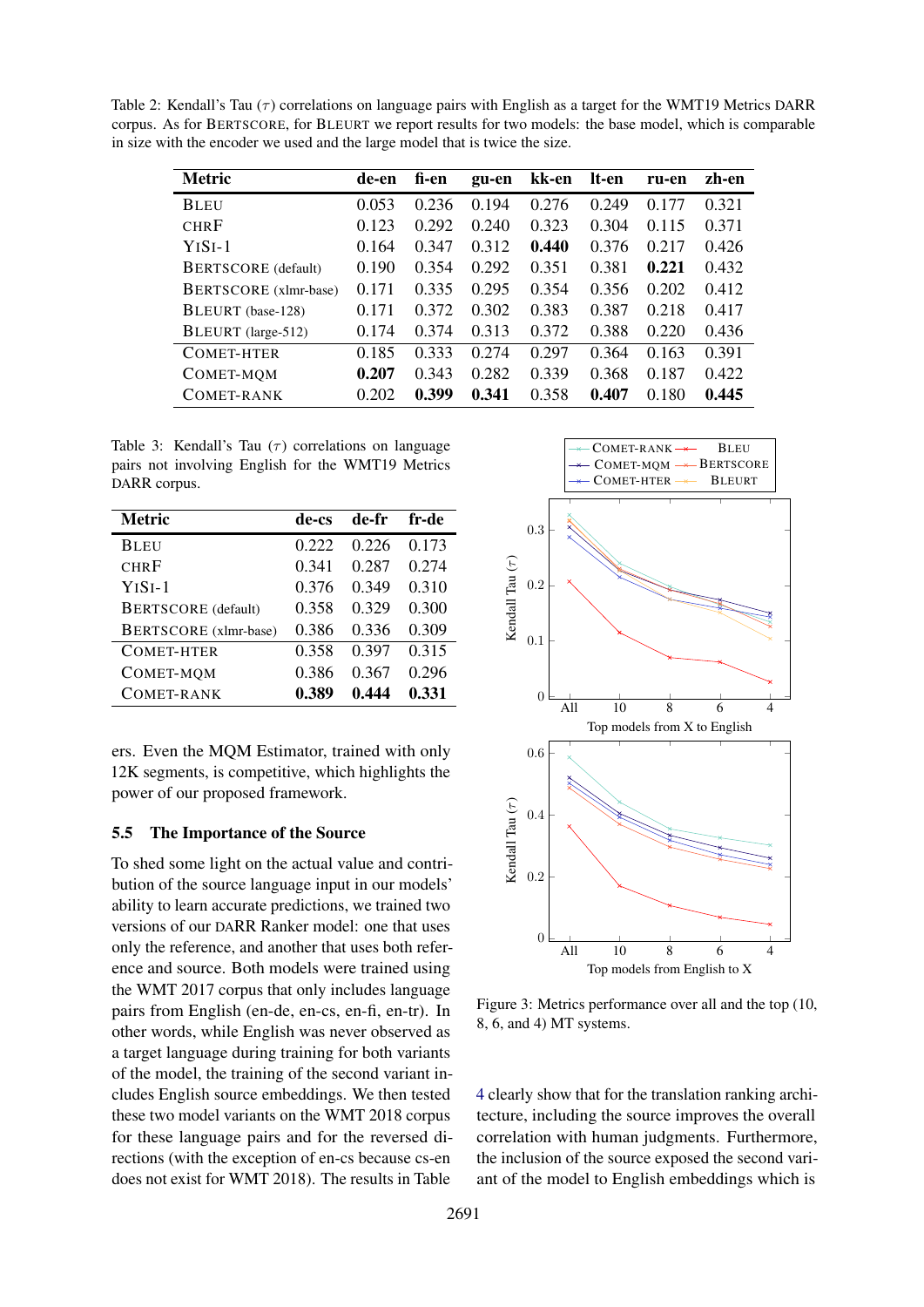<span id="page-7-0"></span>Table 4: Comparison between COMET-RANK (section [2.4\)](#page-3-3) and a reference-only version thereof on WMT18 data. Both models were trained with WMT17 which means that the reference-only model is never exposed to English during training.

| Metric        | en-cs en-de en-fi en-tr cs-en de-en fi-en                              |  |  | tr-en |
|---------------|------------------------------------------------------------------------|--|--|-------|
|               |                                                                        |  |  |       |
| COMET-RANK    | $0.711$ 0.799 0.671 0.563 0.356 0.542 0.278 0.260                      |  |  |       |
| $\Delta \tau$ | $0.051$ $0.035$ $0.041$ $0.024$   <b>0.107</b> $0.155$ $0.119$ $0.132$ |  |  |       |

reflected in a higher  $\Delta \tau$  for the language pairs with English as a target.

# 6 Reproducibility

We will release both the code-base of the COMET framework and the trained MT evaluation models described in this paper to the research community upon publication, along with the detailed scripts required in order to run all reported baselines.<sup>[6](#page-7-1)</sup> All the models reported in this paper were trained on a single Tesla T4 (16GB) GPU. Moreover, our framework builds on top of PyTorch Lightning [\(Falcon,](#page-9-10) [2019\)](#page-9-10), a lightweight PyTorch wrapper, that was created for maximal flexibility and reproducibility.

# 7 Related Work

Classic MT evaluation metrics are commonly characterized as  $n$ -gram matching metrics because, using hand-crafted features, they estimate MT quality by counting the number and fraction of  $n$ grams that appear simultaneous in a candidate translation hypothesis and one or more humanreferences. Metrics such as BLEU [\(Papineni et al.,](#page-10-0) [2002\)](#page-10-0), METEOR [\(Lavie and Denkowski,](#page-9-0) [2009\)](#page-9-0), and CHRF (Popović, [2015\)](#page-10-8) have been widely stud-ied and improved [\(Koehn et al.,](#page-9-11) [2007;](#page-9-11) Popović, [2017;](#page-10-9) [Denkowski and Lavie,](#page-9-12) [2011;](#page-9-12) [Guo and Hu,](#page-9-13) [2019\)](#page-9-13), but, by design, they usually fail to recognize and capture semantic similarity beyond the lexical level.

In recent years, word embeddings [\(Mikolov](#page-10-10) [et al.,](#page-10-10) [2013;](#page-10-10) [Pennington et al.,](#page-10-11) [2014;](#page-10-11) [Peters et al.,](#page-10-4) [2018;](#page-10-4) [Devlin et al.,](#page-9-1) [2019\)](#page-9-1) have emerged as a commonly used alternative to  $n$ -gram matching for capturing word semantics similarity. Embeddingbased metrics like METEOR-VECTOR [\(Servan](#page-10-12) [et al.,](#page-10-12) [2016\)](#page-10-12), BLEU2VEC (Tättar and Fishel, [2017\)](#page-11-6), YISI-1 [\(Lo,](#page-9-14) [2019\)](#page-9-14), MOVERSCORE [\(Zhao et al.,](#page-11-7) [2019\)](#page-11-7), and BERTSCORE [\(Zhang et al.,](#page-11-3) [2020\)](#page-11-3) create soft-alignments between reference and hypothesis

in an embedding space and then compute a score that reflects the semantic similarity between those segments. However, human judgements such as DA and MQM, capture much more than just semantic similarity, resulting in a correlation upperbound between human judgements and the scores produced by such metrics.

Learnable metrics [\(Shimanaka et al.,](#page-10-7) [2018;](#page-10-7) [Mathur et al.,](#page-10-13) [2019;](#page-10-13) [Shimanaka et al.,](#page-10-14) [2019\)](#page-10-14) attempt to directly optimize the correlation with human judgments, and have recently shown promising results. BLEURT [\(Sellam et al.,](#page-10-15) [2020\)](#page-10-15), a learnable metric based on BERT [\(Devlin et al.,](#page-9-1) [2019\)](#page-9-1), claims state-of-the-art performance for the last 3 years of the WMT Metrics Shared task. Because BLEURT builds on top of English-BERT [\(Devlin](#page-9-1) [et al.,](#page-9-1) [2019\)](#page-9-1), it can only be used when English is the target language which limits its applicability. Also, to the best of our knowledge, all the previously proposed learnable metrics have focused on optimizing DA which, due to a scarcity of annotators, can prove inherently noisy [\(Ma et al.,](#page-10-1) [2019\)](#page-10-1).

Reference-less MT evaluation, also known as Quality Estimation (QE), has historically often regressed on HTER for segment-level evaluation [\(Bo](#page-8-5)[jar et al.,](#page-8-5) [2013,](#page-8-5) [2014,](#page-8-6) [2015,](#page-8-7) [2016,](#page-8-8) [2017a\)](#page-8-9). More recently, MQM has been used for document-level evaluation [\(Specia et al.,](#page-11-8) [2018;](#page-11-8) [Fonseca et al.,](#page-9-5) [2019\)](#page-9-5). By leveraging highly multilingual pretrained encoders such as multilingual BERT [\(De](#page-9-1)[vlin et al.,](#page-9-1) [2019\)](#page-9-1) and XLM [\(Conneau and Lam](#page-9-2)[ple,](#page-9-2) [2019\)](#page-9-2), QE systems have been showing auspicious correlations with human judgements [\(Ke](#page-9-15)[pler et al.,](#page-9-15) [2019a\)](#page-9-15). Concurrently, the OpenKiwi framework [\(Kepler et al.,](#page-9-16) [2019b\)](#page-9-16) has made it easier for researchers to push the field forward and build stronger QE models.

#### 8 Conclusions and Future Work

In this paper we present COMET, a novel neural framework for training MT evaluation models that can serve as automatic metrics and easily be

<span id="page-7-1"></span> ${}^{6}$ These will be hosted at: [https://github.com/](https://github.com/Unbabel/COMET) [Unbabel/COMET](https://github.com/Unbabel/COMET)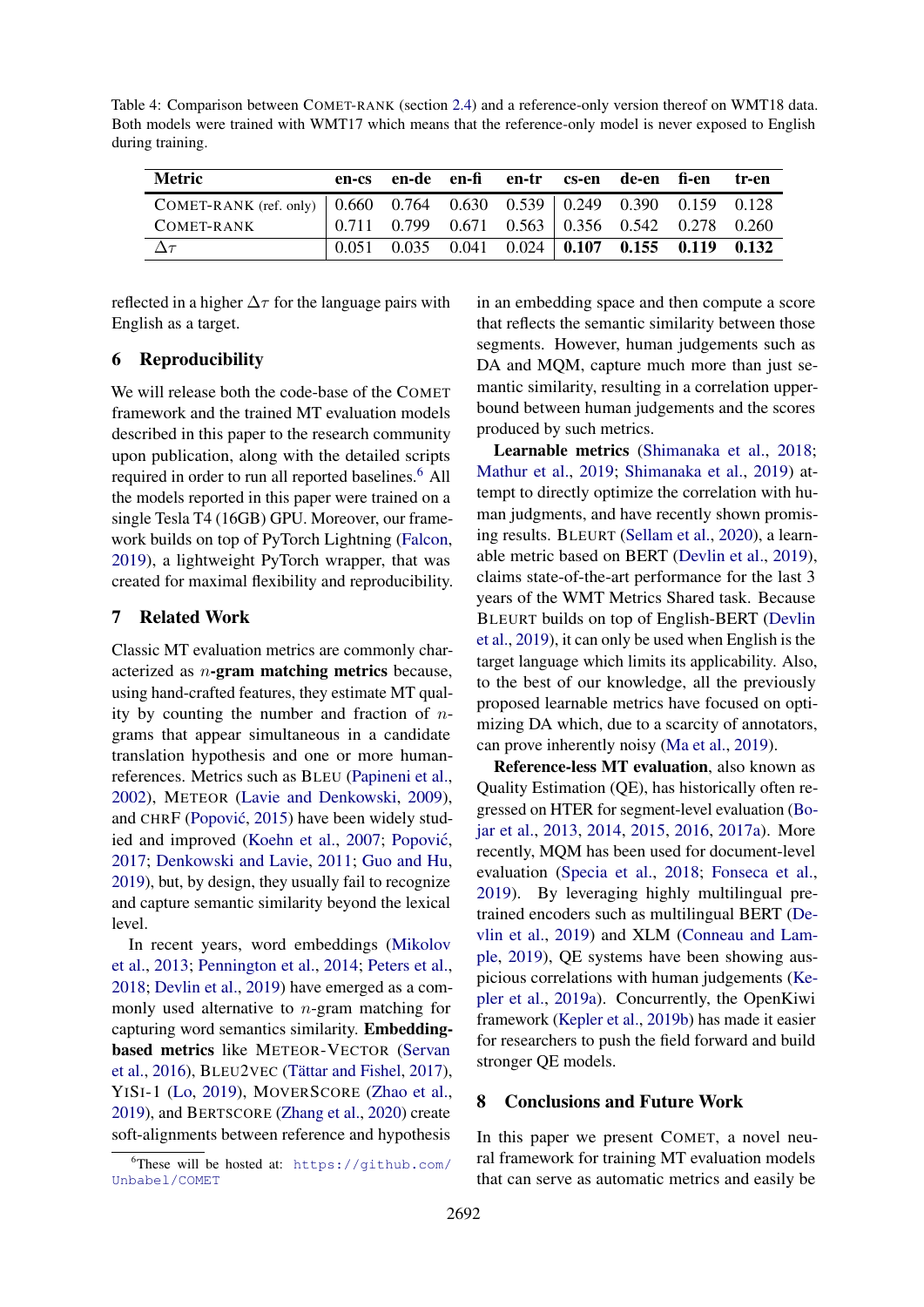adapted and optimized to different types of human judgements of MT quality.

To showcase the effectiveness of our framework, we sought to address the challenges reported in the 2019 WMT Metrics Shared Task [\(Ma et al.,](#page-10-1) [2019\)](#page-10-1). We trained three distinct models which achieve new state-of-the-art results for segment-level correlation with human judgments, and show promising ability to better differentiate high-performing systems.

One of the challenges of leveraging the power of pretrained models is the burdensome weight of parameters and inference time. A primary avenue for future work on COMET will look at the impact of more compact solutions such as DistilBERT [\(Sanh](#page-10-16) [et al.,](#page-10-16) [2019\)](#page-10-16).

Additionally, whilst we outline the potential importance of the source text above, we note that our COMET-RANK model weighs source and reference differently during inference but equally in its training loss function. Future work will investigate the optimality of this formulation and further examine the interdependence of the different inputs.

# Acknowledgments

We are grateful to André Martins, Austin Matthews, Fabio Kepler, Daan Van Stigt, Miguel Vera, and the reviewers, for their valuable feedback and discussions. This work was supported in part by the P2020 Program through projects MAIA and Unbabel4EU, supervised by ANI under contract numbers 045909 and 042671, respectively.

#### References

- <span id="page-8-1"></span>Mikel Artetxe and Holger Schwenk. 2019. [Mas](https://doi.org/10.1162/tacl_a_00288)[sively multilingual sentence embeddings for zero](https://doi.org/10.1162/tacl_a_00288)[shot cross-lingual transfer and beyond.](https://doi.org/10.1162/tacl_a_00288) *Transactions of the Association for Computational Linguistics*, 7:597–610.
- <span id="page-8-0"></span>Loïc Barrault, Ondřej Bojar, Marta R. Costa-jussà, Christian Federmann, Mark Fishel, Yvette Graham, Barry Haddow, Matthias Huck, Philipp Koehn, Shervin Malmasi, Christof Monz, Mathias Müller, Santanu Pal, Matt Post, and Marcos Zampieri. 2019. [Findings of the 2019 conference on machine transla](https://doi.org/10.18653/v1/W19-5301)[tion \(WMT19\).](https://doi.org/10.18653/v1/W19-5301) In *Proceedings of the Fourth Conference on Machine Translation (Volume 2: Shared Task Papers, Day 1)*, pages 1–61, Florence, Italy. Association for Computational Linguistics.
- <span id="page-8-5"></span>Ondřej Bojar, Christian Buck, Chris Callison-Burch, Christian Federmann, Barry Haddow, Philipp Koehn, Christof Monz, Matt Post, Radu Soricut, and

Lucia Specia. 2013. [Findings of the 2013 Work](https://www.aclweb.org/anthology/W13-2201)[shop on Statistical Machine Translation.](https://www.aclweb.org/anthology/W13-2201) In *Proceedings of the Eighth Workshop on Statistical Machine Translation*, pages 1–44, Sofia, Bulgaria. Association for Computational Linguistics.

- <span id="page-8-6"></span>Ondřej Bojar, Christian Buck, Christian Federmann, Barry Haddow, Philipp Koehn, Johannes Leveling, Christof Monz, Pavel Pecina, Matt Post, Herve Saint-Amand, Radu Soricut, Lucia Specia, and Aleš Tamchyna. 2014. [Findings of the 2014 workshop on](https://doi.org/10.3115/v1/W14-3302) [statistical machine translation.](https://doi.org/10.3115/v1/W14-3302) In *Proceedings of the Ninth Workshop on Statistical Machine Translation*, pages 12–58, Baltimore, Maryland, USA. Association for Computational Linguistics.
- <span id="page-8-9"></span>Ondřej Bojar, Rajen Chatterjee, Christian Federmann, Yvette Graham, Barry Haddow, Shujian Huang, Matthias Huck, Philipp Koehn, Qun Liu, Varvara Logacheva, Christof Monz, Matteo Negri, Matt Post, Raphael Rubino, Lucia Specia, and Marco Turchi. 2017a. [Findings of the 2017 conference on machine](https://doi.org/10.18653/v1/W17-4717) [translation \(WMT17\).](https://doi.org/10.18653/v1/W17-4717) In *Proceedings of the Second Conference on Machine Translation*, pages 169– 214, Copenhagen, Denmark. Association for Computational Linguistics.
- <span id="page-8-8"></span>Ondřej Bojar, Rajen Chatterjee, Christian Federmann, Yvette Graham, Barry Haddow, Matthias Huck, Antonio Jimeno Yepes, Philipp Koehn, Varvara Logacheva, Christof Monz, Matteo Negri, Aurelie ´ Névéol, Mariana Neves, Martin Popel, Matt Post, Raphael Rubino, Carolina Scarton, Lucia Specia, Marco Turchi, Karin Verspoor, and Marcos Zampieri. 2016. [Findings of the 2016 conference](https://doi.org/10.18653/v1/W16-2301) [on machine translation.](https://doi.org/10.18653/v1/W16-2301) In *Proceedings of the First Conference on Machine Translation: Volume 2, Shared Task Papers*, pages 131–198, Berlin, Germany. Association for Computational Linguistics.
- <span id="page-8-7"></span>Ondřej Bojar, Rajen Chatterjee, Christian Federmann, Barry Haddow, Matthias Huck, Chris Hokamp, Philipp Koehn, Varvara Logacheva, Christof Monz, Matteo Negri, Matt Post, Carolina Scarton, Lucia Specia, and Marco Turchi. 2015. [Findings of the](https://doi.org/10.18653/v1/W15-3001) [2015 workshop on statistical machine translation.](https://doi.org/10.18653/v1/W15-3001) In *Proceedings of the Tenth Workshop on Statistical Machine Translation*, pages 1–46, Lisbon, Portugal. Association for Computational Linguistics.
- <span id="page-8-3"></span>Ondřej Bojar, Yvette Graham, and Amir Kamran. 2017b. [Results of the WMT17 metrics shared](https://doi.org/10.18653/v1/W17-4755) [task.](https://doi.org/10.18653/v1/W17-4755) In *Proceedings of the Second Conference on Machine Translation*, pages 489–513, Copenhagen, Denmark. Association for Computational Linguistics.
- <span id="page-8-4"></span>Aljoscha Burchardt and Arle Lommel. 2014. [Practi](http://www.qt21.eu/downloads/MQM-usage-guidelines.pdf)[cal Guidelines for the Use of MQM in Scientific Re](http://www.qt21.eu/downloads/MQM-usage-guidelines.pdf)[search on Translation quality.](http://www.qt21.eu/downloads/MQM-usage-guidelines.pdf) (access date: 2020- 05-26).
- <span id="page-8-2"></span>Alexis Conneau, Kartikay Khandelwal, Naman Goyal, Vishrav Chaudhary, Guillaume Wenzek, Francisco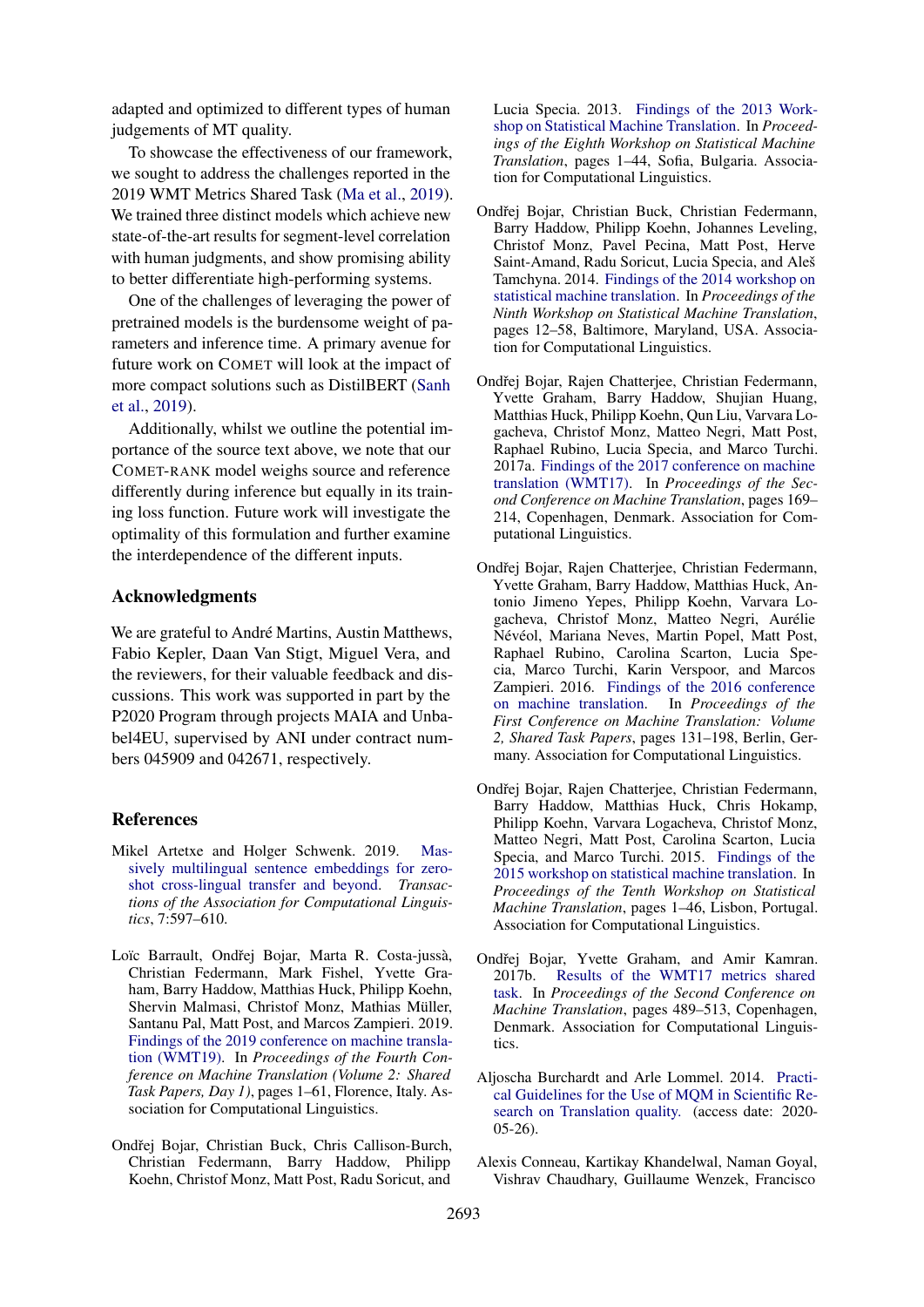Guzmán, Edouard Grave, Myle Ott, Luke Zettlemoyer, and Veselin Stoyanov. 2019. [Unsupervised](https://arxiv.org/abs/1911.02116) [cross-lingual representation learning at scale.](https://arxiv.org/abs/1911.02116) *arXiv preprint arXiv:1911.02116*.

- <span id="page-9-2"></span>Alexis Conneau and Guillaume Lample. 2019. [Cross](http://papers.nips.cc/paper/8928-cross-lingual-language-model-pretraining.pdf)[lingual language model pretraining.](http://papers.nips.cc/paper/8928-cross-lingual-language-model-pretraining.pdf) In H. Wallach, H. Larochelle, A. Beygelzimer, F. d'Alché Buc, E. Fox, and R. Garnett, editors, *Advances in Neural Information Processing Systems 32*, pages 7059– 7069. Curran Associates, Inc.
- <span id="page-9-12"></span>Michael Denkowski and Alon Lavie. 2011. [Meteor 1.3:](https://www.aclweb.org/anthology/W11-2107) [Automatic metric for reliable optimization and eval](https://www.aclweb.org/anthology/W11-2107)[uation of machine translation systems.](https://www.aclweb.org/anthology/W11-2107) In *Proceedings of the Sixth Workshop on Statistical Machine Translation*, pages 85–91, Edinburgh, Scotland. Association for Computational Linguistics.
- <span id="page-9-1"></span>Jacob Devlin, Ming-Wei Chang, Kenton Lee, and Kristina Toutanova. 2019. [BERT: Pre-training of](https://doi.org/10.18653/v1/N19-1423) [deep bidirectional transformers for language under](https://doi.org/10.18653/v1/N19-1423)[standing.](https://doi.org/10.18653/v1/N19-1423) In *Proceedings of the 2019 Conference of the North American Chapter of the Association for Computational Linguistics: Human Language Technologies, Volume 1 (Long and Short Papers)*, pages 4171–4186, Minneapolis, Minnesota. Association for Computational Linguistics.
- <span id="page-9-10"></span>WA Falcon. 2019. [PyTorch Lightning: The lightweight](https://github. com/williamFalcon/pytorch-lightning) [PyTorch wrapper for high-performance AI research.](https://github. com/williamFalcon/pytorch-lightning) *GitHub*.
- <span id="page-9-5"></span>Erick Fonseca, Lisa Yankovskaya, Andre F. T. Martins, ´ Mark Fishel, and Christian Federmann. 2019. [Find](https://doi.org/10.18653/v1/W19-5401)[ings of the WMT 2019 shared tasks on quality esti](https://doi.org/10.18653/v1/W19-5401)[mation.](https://doi.org/10.18653/v1/W19-5401) In *Proceedings of the Fourth Conference on Machine Translation (Volume 3: Shared Task Papers, Day 2)*, pages 1–10, Florence, Italy. Association for Computational Linguistics.
- <span id="page-9-3"></span>Yvette Graham, Timothy Baldwin, Alistair Moffat, and Justin Zobel. 2013. [Continuous measurement scales](https://www.aclweb.org/anthology/W13-2305) [in human evaluation of machine translation.](https://www.aclweb.org/anthology/W13-2305) In *Proceedings of the 7th Linguistic Annotation Workshop and Interoperability with Discourse*, pages 33–41, Sofia, Bulgaria. Association for Computational Linguistics.
- <span id="page-9-7"></span>Yvette Graham, Timothy Baldwin, Alistair Moffat, and Justin Zobel. 2014. [Is machine translation getting](https://doi.org/10.3115/v1/E14-1047) [better over time?](https://doi.org/10.3115/v1/E14-1047) In *Proceedings of the 14th Conference of the European Chapter of the Association for Computational Linguistics*, pages 443–451, Gothenburg, Sweden. Association for Computational Linguistics.
- <span id="page-9-8"></span>Yvette Graham, Timothy Baldwin, Alistair Moffat, and Justin Zobel. 2017. [Can machine translation sys](https://doi.org/10.1017/S1351324915000339)[tems be evaluated by the crowd alone.](https://doi.org/10.1017/S1351324915000339) *Natural Language Engineering*, 23(1):330.
- <span id="page-9-13"></span>Yinuo Guo and Junfeng Hu. 2019. [Meteor++ 2.0:](https://doi.org/10.18653/v1/W19-5357) [Adopt syntactic level paraphrase knowledge into ma](https://doi.org/10.18653/v1/W19-5357)[chine translation evaluation.](https://doi.org/10.18653/v1/W19-5357) In *Proceedings of the*

*Fourth Conference on Machine Translation (Volume 2: Shared Task Papers, Day 1)*, pages 501–506, Florence, Italy. Association for Computational Linguistics.

- <span id="page-9-9"></span>Jeremy Howard and Sebastian Ruder. 2018. [Universal](https://doi.org/10.18653/v1/P18-1031) [language model fine-tuning for text classification.](https://doi.org/10.18653/v1/P18-1031) In *Proceedings of the 56th Annual Meeting of the Association for Computational Linguistics (Volume 1: Long Papers)*, pages 328–339, Melbourne, Australia. Association for Computational Linguistics.
- <span id="page-9-15"></span>Fabio Kepler, Jonay Trénous, Marcos Treviso, Miguel Vera, António Góis, M. Amin Farajian, António V. Lopes, and André F. T. Martins. 2019a. [Unba](https://doi.org/10.18653/v1/W19-5406)[bel's participation in the WMT19 translation qual](https://doi.org/10.18653/v1/W19-5406)[ity estimation shared task.](https://doi.org/10.18653/v1/W19-5406) In *Proceedings of the Fourth Conference on Machine Translation (Volume 3: Shared Task Papers, Day 2)*, pages 78–84, Florence, Italy. Association for Computational Linguistics.
- <span id="page-9-16"></span>Fabio Kepler, Jonay Trénous, Marcos Treviso, Miguel Vera, and André F. T. Martins. 2019b. [OpenKiwi:](https://doi.org/10.18653/v1/P19-3020) [An open source framework for quality estimation.](https://doi.org/10.18653/v1/P19-3020) In *Proceedings of the 57th Annual Meeting of the Association for Computational Linguistics: System Demonstrations*, pages 117–122, Florence, Italy. Association for Computational Linguistics.
- <span id="page-9-11"></span>Philipp Koehn, Hieu Hoang, Alexandra Birch, Chris Callison-Burch, Marcello Federico, Nicola Bertoldi, Brooke Cowan, Wade Shen, Christine Moran, Richard Zens, Chris Dyer, Ondřej Bojar, Alexandra Constantin, and Evan Herbst. 2007. [Moses: Open](https://www.aclweb.org/anthology/P07-2045) [source toolkit for statistical machine translation.](https://www.aclweb.org/anthology/P07-2045) In *Proceedings of the 45th Annual Meeting of the Association for Computational Linguistics Companion Volume Proceedings of the Demo and Poster Sessions*, pages 177–180, Prague, Czech Republic. Association for Computational Linguistics.
- <span id="page-9-6"></span>Dan Kondratyuk and Milan Straka. 2019. [75 lan](https://doi.org/10.18653/v1/D19-1279)[guages, 1 model: Parsing universal dependencies](https://doi.org/10.18653/v1/D19-1279) [universally.](https://doi.org/10.18653/v1/D19-1279) In *Proceedings of the 2019 Conference on Empirical Methods in Natural Language Processing and the 9th International Joint Conference on Natural Language Processing (EMNLP-IJCNLP)*, pages 2779–2795, Hong Kong, China. Association for Computational Linguistics.
- <span id="page-9-0"></span>Alon Lavie and Michael Denkowski. 2009. [The meteor](https://doi.org/10.1007/s10590-009-9059-4) [metric for automatic evaluation of machine transla](https://doi.org/10.1007/s10590-009-9059-4)[tion.](https://doi.org/10.1007/s10590-009-9059-4) *Machine Translation*, 23:105–115.
- <span id="page-9-14"></span>Chi-kiu Lo. 2019. [YiSi - a unified semantic MT quality](https://doi.org/10.18653/v1/W19-5358) [evaluation and estimation metric for languages with](https://doi.org/10.18653/v1/W19-5358) [different levels of available resources.](https://doi.org/10.18653/v1/W19-5358) In *Proceedings of the Fourth Conference on Machine Translation (Volume 2: Shared Task Papers, Day 1)*, pages 507–513, Florence, Italy. Association for Computational Linguistics.
- <span id="page-9-4"></span>Arle Lommel, Aljoscha Burchardt, and Hans Uszkoreit. 2014. [Multidimensional quality metrics \(MQM\): A](https://doi.org/10.5565/rev/tradumatica.77)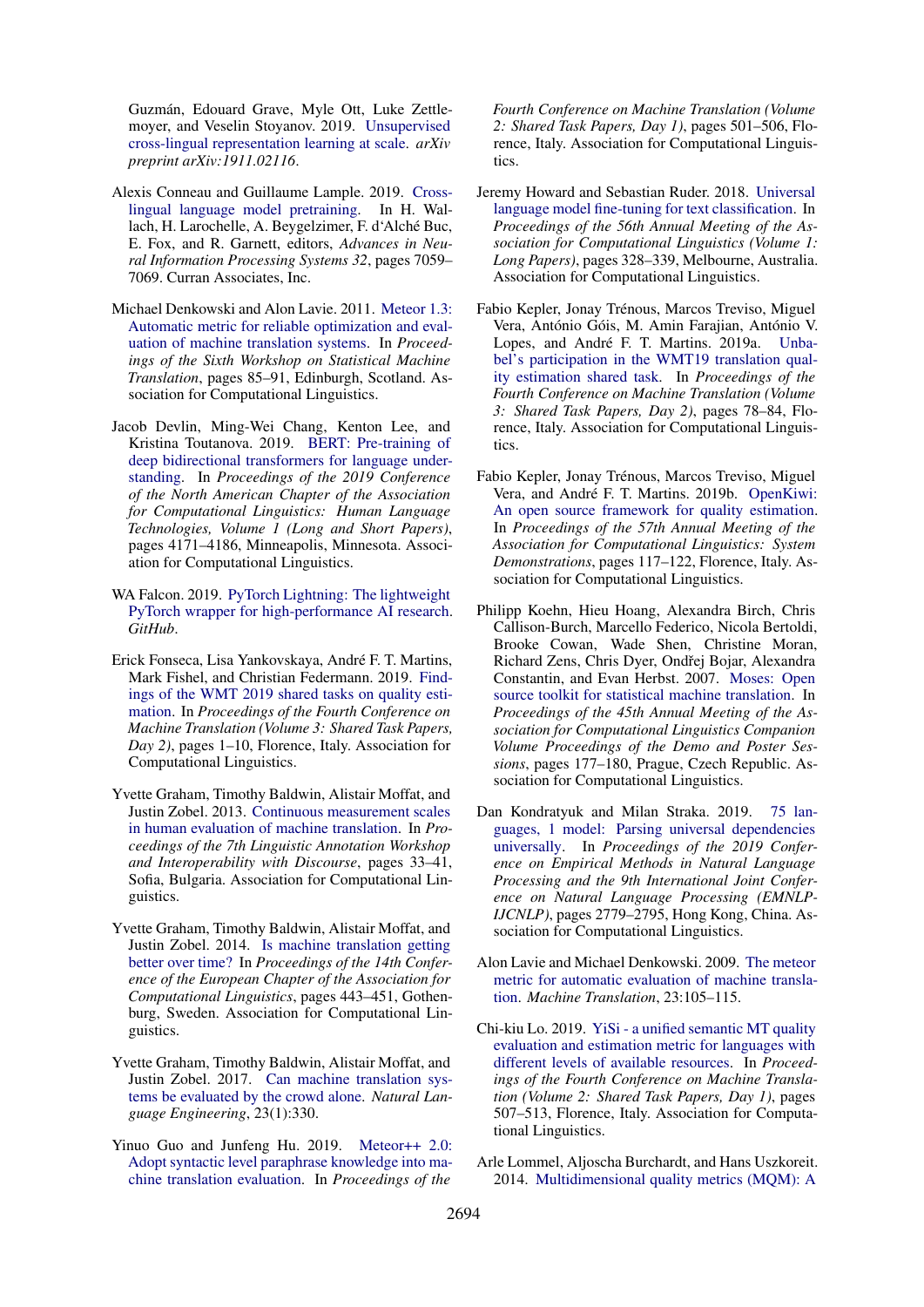[framework for declaring and describing translation](https://doi.org/10.5565/rev/tradumatica.77) [quality metrics.](https://doi.org/10.5565/rev/tradumatica.77) *Tradumtica: tecnologies de la traducci*, 0:455–463.

- <span id="page-10-2"></span>Qingsong Ma, Ondřej Bojar, and Yvette Graham. 2018. [Results of the WMT18 metrics shared task: Both](https://doi.org/10.18653/v1/W18-6450) [characters and embeddings achieve good perfor](https://doi.org/10.18653/v1/W18-6450)[mance.](https://doi.org/10.18653/v1/W18-6450) In *Proceedings of the Third Conference on Machine Translation: Shared Task Papers*, pages 671–688, Belgium, Brussels. Association for Computational Linguistics.
- <span id="page-10-1"></span>Qingsong Ma, Johnny Wei, Ondřej Bojar, and Yvette Graham. 2019. [Results of the WMT19 metrics](https://doi.org/10.18653/v1/W19-5302) [shared task: Segment-level and strong MT sys](https://doi.org/10.18653/v1/W19-5302)[tems pose big challenges.](https://doi.org/10.18653/v1/W19-5302) In *Proceedings of the Fourth Conference on Machine Translation (Volume 2: Shared Task Papers, Day 1)*, pages 62–90, Florence, Italy. Association for Computational Linguistics.
- <span id="page-10-13"></span>Nitika Mathur, Timothy Baldwin, and Trevor Cohn. 2019. [Putting evaluation in context: Contextual](https://doi.org/10.18653/v1/P19-1269) [embeddings improve machine translation evaluation.](https://doi.org/10.18653/v1/P19-1269) In *Proceedings of the 57th Annual Meeting of the Association for Computational Linguistics*, pages 2799–2808, Florence, Italy. Association for Computational Linguistics.
- <span id="page-10-10"></span>Tomas Mikolov, Ilya Sutskever, Kai Chen, Greg S Corrado, and Jeff Dean. 2013. [Distributed representa](http://papers.nips.cc/paper/5021-distributed-representations-of-words-and-phrases-and-their-compositionality.pdf)[tions of words and phrases and their compositional](http://papers.nips.cc/paper/5021-distributed-representations-of-words-and-phrases-and-their-compositionality.pdf)[ity.](http://papers.nips.cc/paper/5021-distributed-representations-of-words-and-phrases-and-their-compositionality.pdf) In *Advances in Neural Information Processing Systems 26*, pages 3111–3119. Curran Associates, Inc.
- <span id="page-10-0"></span>Kishore Papineni, Salim Roukos, Todd Ward, and Wei-Jing Zhu. 2002. [Bleu: a method for automatic eval](https://doi.org/10.3115/1073083.1073135)[uation of machine translation.](https://doi.org/10.3115/1073083.1073135) In *Proceedings of the 40th Annual Meeting of the Association for Computational Linguistics*, pages 311–318, Philadelphia, Pennsylvania, USA. Association for Computational Linguistics.
- <span id="page-10-11"></span>Jeffrey Pennington, Richard Socher, and Christopher Manning. 2014. [Glove: Global vectors for word rep](https://doi.org/10.3115/v1/D14-1162)[resentation.](https://doi.org/10.3115/v1/D14-1162) In *Proceedings of the 2014 Conference on Empirical Methods in Natural Language Processing (EMNLP)*, pages 1532–1543, Doha, Qatar. Association for Computational Linguistics.
- <span id="page-10-4"></span>Matthew Peters, Mark Neumann, Mohit Iyyer, Matt Gardner, Christopher Clark, Kenton Lee, and Luke Zettlemoyer. 2018. [Deep contextualized word rep](https://doi.org/10.18653/v1/N18-1202)[resentations.](https://doi.org/10.18653/v1/N18-1202) In *Proceedings of the 2018 Conference of the North American Chapter of the Association for Computational Linguistics: Human Language Technologies, Volume 1 (Long Papers)*, pages 2227–2237, New Orleans, Louisiana. Association for Computational Linguistics.
- <span id="page-10-3"></span>Telmo Pires, Eva Schlinger, and Dan Garrette. 2019. [How multilingual is multilingual BERT?](https://doi.org/10.18653/v1/P19-1493) In *Proceedings of the 57th Annual Meeting of the Association for Computational Linguistics*, pages 4996–

5001, Florence, Italy. Association for Computational Linguistics.

- <span id="page-10-8"></span>Maja Popović. 2015. [chrF: character n-gram f-score](https://doi.org/10.18653/v1/W15-3049) [for automatic MT evaluation.](https://doi.org/10.18653/v1/W15-3049) In *Proceedings of the Tenth Workshop on Statistical Machine Translation*, pages 392–395, Lisbon, Portugal. Association for Computational Linguistics.
- <span id="page-10-9"></span>Maja Popović. 2017. [chrF++: words helping charac](https://doi.org/10.18653/v1/W17-4770)[ter n-grams.](https://doi.org/10.18653/v1/W17-4770) In *Proceedings of the Second Conference on Machine Translation*, pages 612–618, Copenhagen, Denmark. Association for Computational Linguistics.
- <span id="page-10-5"></span>Nils Reimers and Iryna Gurevych. 2019. [Sentence-](https://doi.org/10.18653/v1/D19-1410)[BERT: Sentence embeddings using Siamese BERT](https://doi.org/10.18653/v1/D19-1410)[networks.](https://doi.org/10.18653/v1/D19-1410) In *Proceedings of the 2019 Conference on Empirical Methods in Natural Language Processing and the 9th International Joint Conference on Natural Language Processing (EMNLP-IJCNLP)*, pages 3982–3992, Hong Kong, China. Association for Computational Linguistics.
- <span id="page-10-16"></span>Victor Sanh, Lysandre Debut, Julien Chaumond, and Thomas Wolf. 2019. [Distilbert, a distilled version](https://arxiv.org/abs/1910.01108) [of BERT: smaller, faster, cheaper and lighter.](https://arxiv.org/abs/1910.01108) *arXiv preprint arXiv:1910.01108*.
- <span id="page-10-6"></span>F. Schroff, D. Kalenichenko, and J. Philbin. 2015. [Facenet: A unified embedding for face recognition](https://ieeexplore.ieee.org/document/7298682) [and clustering.](https://ieeexplore.ieee.org/document/7298682) In *2015 IEEE Conference on Computer Vision and Pattern Recognition (CVPR)*, pages 815–823.
- <span id="page-10-15"></span>Thibault Sellam, Dipanjan Das, and Ankur Parikh. 2020. [BLEURT: Learning robust metrics for text](https://doi.org/10.18653/v1/2020.acl-main.704) [generation.](https://doi.org/10.18653/v1/2020.acl-main.704) In *Proceedings of the 58th Annual Meeting of the Association for Computational Linguistics*, pages 7881–7892, Online. Association for Computational Linguistics.
- <span id="page-10-12"></span>Christophe Servan, Alexandre Bérard, Zied Elloumi, Hervé Blanchon, and Laurent Besacier. 2016. [Word2Vec vs DBnary: Augmenting METEOR us](https://www.aclweb.org/anthology/C16-1110)[ing vector representations or lexical resources?](https://www.aclweb.org/anthology/C16-1110) In *Proceedings of COLING 2016, the 26th International Conference on Computational Linguistics: Technical Papers*, pages 1159–1168, Osaka, Japan. The COLING 2016 Organizing Committee.
- <span id="page-10-7"></span>Hiroki Shimanaka, Tomoyuki Kajiwara, and Mamoru Komachi. 2018. [RUSE: Regressor using sentence](https://doi.org/10.18653/v1/W18-6456) [embeddings for automatic machine translation eval](https://doi.org/10.18653/v1/W18-6456)[uation.](https://doi.org/10.18653/v1/W18-6456) In *Proceedings of the Third Conference on Machine Translation: Shared Task Papers*, pages 751–758, Belgium, Brussels. Association for Computational Linguistics.
- <span id="page-10-14"></span>Hiroki Shimanaka, Tomoyuki Kajiwara, and Mamoru Komachi. 2019. [Machine Translation Evalu](https://arxiv.org/abs/1907.12679)[ation with BERT Regressor.](https://arxiv.org/abs/1907.12679) *arXiv preprint arXiv:1907.12679*.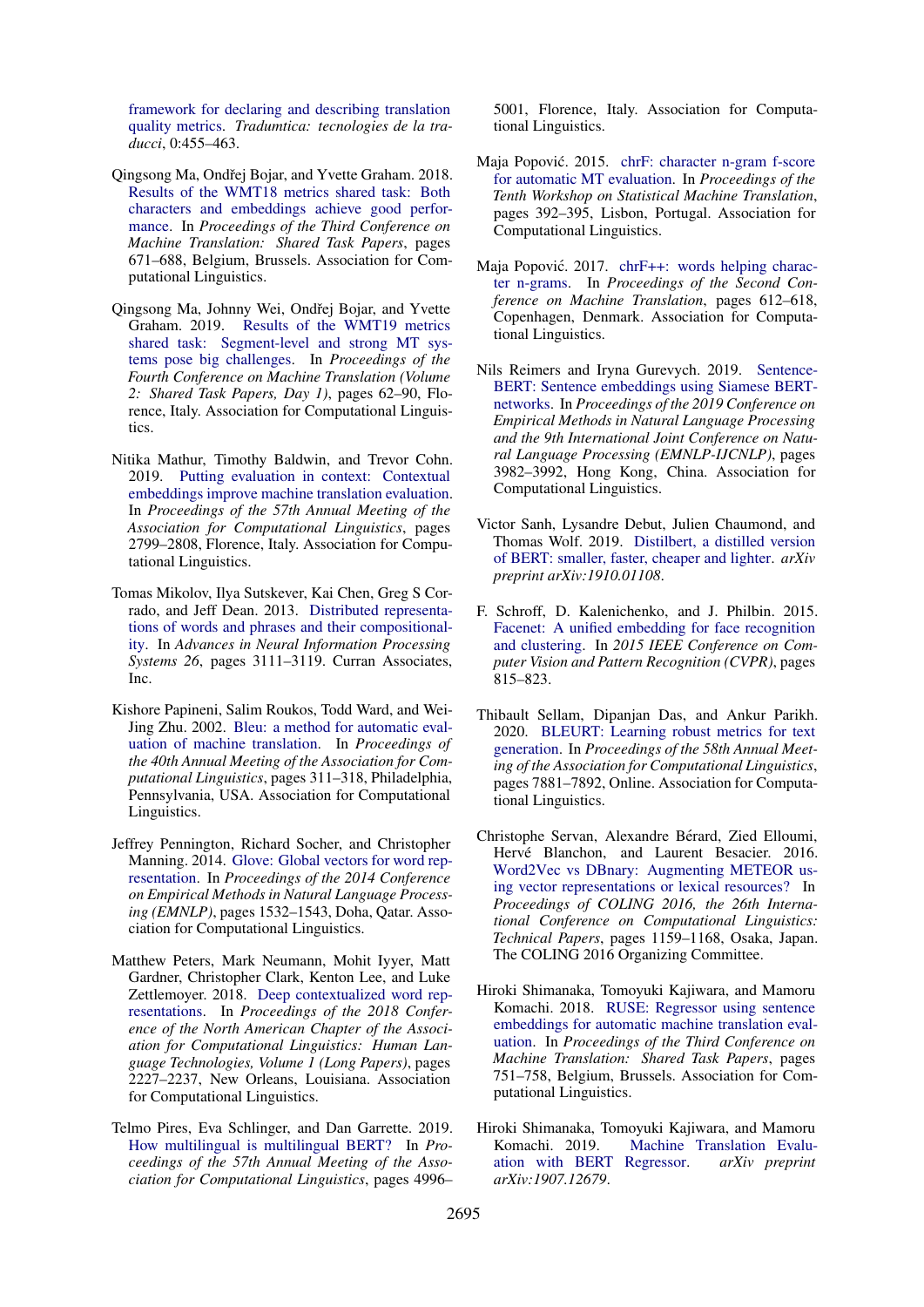- <span id="page-11-0"></span>Matthew Snover, Bonnie Dorr, Richard Schwartz, Linnea Micciulla, and John Makhoul. 2006. [A study](https://www.cs.umd.edu/~snover/pub/amta06/ter_amta.pdf) [of translation edit rate with targeted human annota](https://www.cs.umd.edu/~snover/pub/amta06/ter_amta.pdf)[tion.](https://www.cs.umd.edu/~snover/pub/amta06/ter_amta.pdf) In *In Proceedings of Association for Machine Translation in the Americas*, pages 223–231.
- <span id="page-11-8"></span>Lucia Specia, Frédéric Blain, Varvara Logacheva, Ramón Astudillo, and André F. T. Martins. 2018. [Findings of the WMT 2018 shared task on quality](https://doi.org/10.18653/v1/W18-6451) [estimation.](https://doi.org/10.18653/v1/W18-6451) In *Proceedings of the Third Conference on Machine Translation: Shared Task Papers*, pages 689–709, Belgium, Brussels. Association for Computational Linguistics.
- <span id="page-11-5"></span>Lucia Specia, Kim Harris, Frédéric Blain, Aljoscha Burchardt, Viviven Macketanz, Inguna Skadina, Matteo Negri, , and Marco Turchi. 2017. [Transla](https://www.dfki.de/lt/publication_show.php?id=9490)[tion quality and productivity: A study on rich mor](https://www.dfki.de/lt/publication_show.php?id=9490)[phology languages.](https://www.dfki.de/lt/publication_show.php?id=9490) In *Machine Translation Summit XVI*, pages 55–71, Nagoya, Japan.
- <span id="page-11-1"></span>Kosuke Takahashi, Katsuhito Sudoh, and Satoshi Nakamura. 2020. [Automatic machine translation evalua](https://doi.org/10.18653/v1/2020.acl-main.327)[tion using source language inputs and cross-lingual](https://doi.org/10.18653/v1/2020.acl-main.327) [language model.](https://doi.org/10.18653/v1/2020.acl-main.327) In *Proceedings of the 58th Annual Meeting of the Association for Computational Linguistics*, pages 3553–3558, Online. Association for Computational Linguistics.
- <span id="page-11-6"></span>Andre Tättar and Mark Fishel. 2017. [bleu2vec: the](https://doi.org/10.18653/v1/W17-4771) [painfully familiar metric on continuous vector space](https://doi.org/10.18653/v1/W17-4771) [steroids.](https://doi.org/10.18653/v1/W17-4771) In *Proceedings of the Second Conference on Machine Translation*, pages 619–622, Copenhagen, Denmark. Association for Computational Linguistics.
- <span id="page-11-2"></span>Ian Tenney, Dipanjan Das, and Ellie Pavlick. 2019. [BERT rediscovers the classical NLP pipeline.](https://doi.org/10.18653/v1/P19-1452) In *Proceedings of the 57th Annual Meeting of the Association for Computational Linguistics*, pages 4593– 4601, Florence, Italy. Association for Computational Linguistics.
- <span id="page-11-3"></span>Tianyi Zhang, Varsha Kishore, Felix Wu, Kilian Q. Weinberger, and Yoav Artzi. 2020. [Bertscore: Eval](https://openreview.net/forum?id=SkeHuCVFDr)[uating text generation with bert.](https://openreview.net/forum?id=SkeHuCVFDr) In *International Conference on Learning Representations*.
- <span id="page-11-4"></span>Wei Zhao, Goran Glavaš, Maxime Peyrard, Yang Gao, Robert West, and Steffen Eger. 2020. [On the lim](https://doi.org/10.18653/v1/2020.acl-main.151)[itations of cross-lingual encoders as exposed by](https://doi.org/10.18653/v1/2020.acl-main.151) [reference-free machine translation evaluation.](https://doi.org/10.18653/v1/2020.acl-main.151) In *Proceedings of the 58th Annual Meeting of the Association for Computational Linguistics*, pages 1656– 1671, Online. Association for Computational Linguistics.
- <span id="page-11-7"></span>Wei Zhao, Maxime Peyrard, Fei Liu, Yang Gao, Christian M. Meyer, and Steffen Eger. 2019. [MoverScore:](https://doi.org/10.18653/v1/D19-1053) [Text generation evaluating with contextualized em](https://doi.org/10.18653/v1/D19-1053)[beddings and earth mover distance.](https://doi.org/10.18653/v1/D19-1053) In *Proceedings of the 2019 Conference on Empirical Methods in Natural Language Processing and the 9th International Joint Conference on Natural Language Processing (EMNLP-IJCNLP)*, pages 563–578, Hong

Kong, China. Association for Computational Linguistics.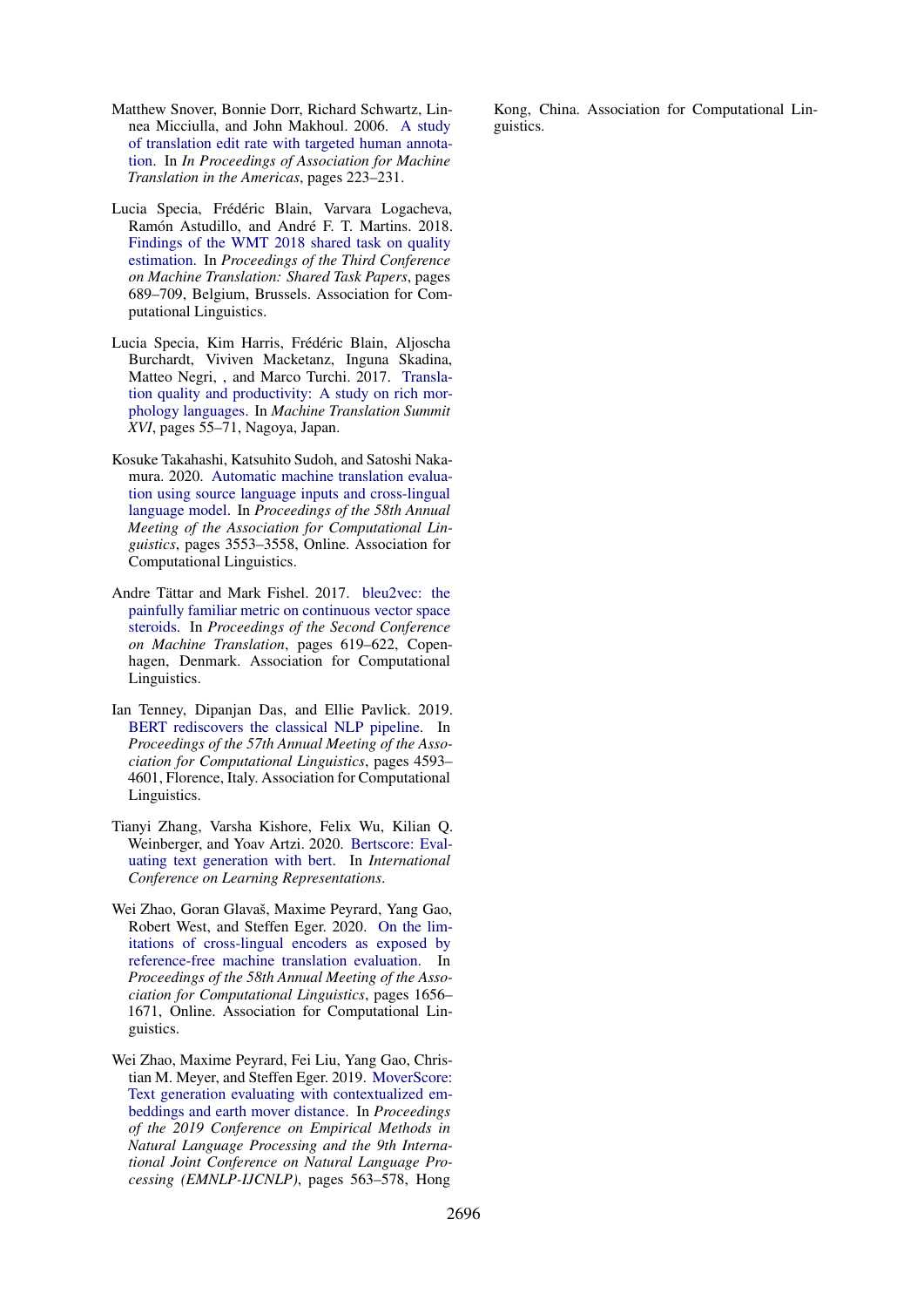# A Appendices

In Table [5](#page-13-0) we list the hyper-parameters used to train our models. Before initializing these models a random seed was set to 3 in all libraries that perform "random" operations (torch, numpy, random and cuda).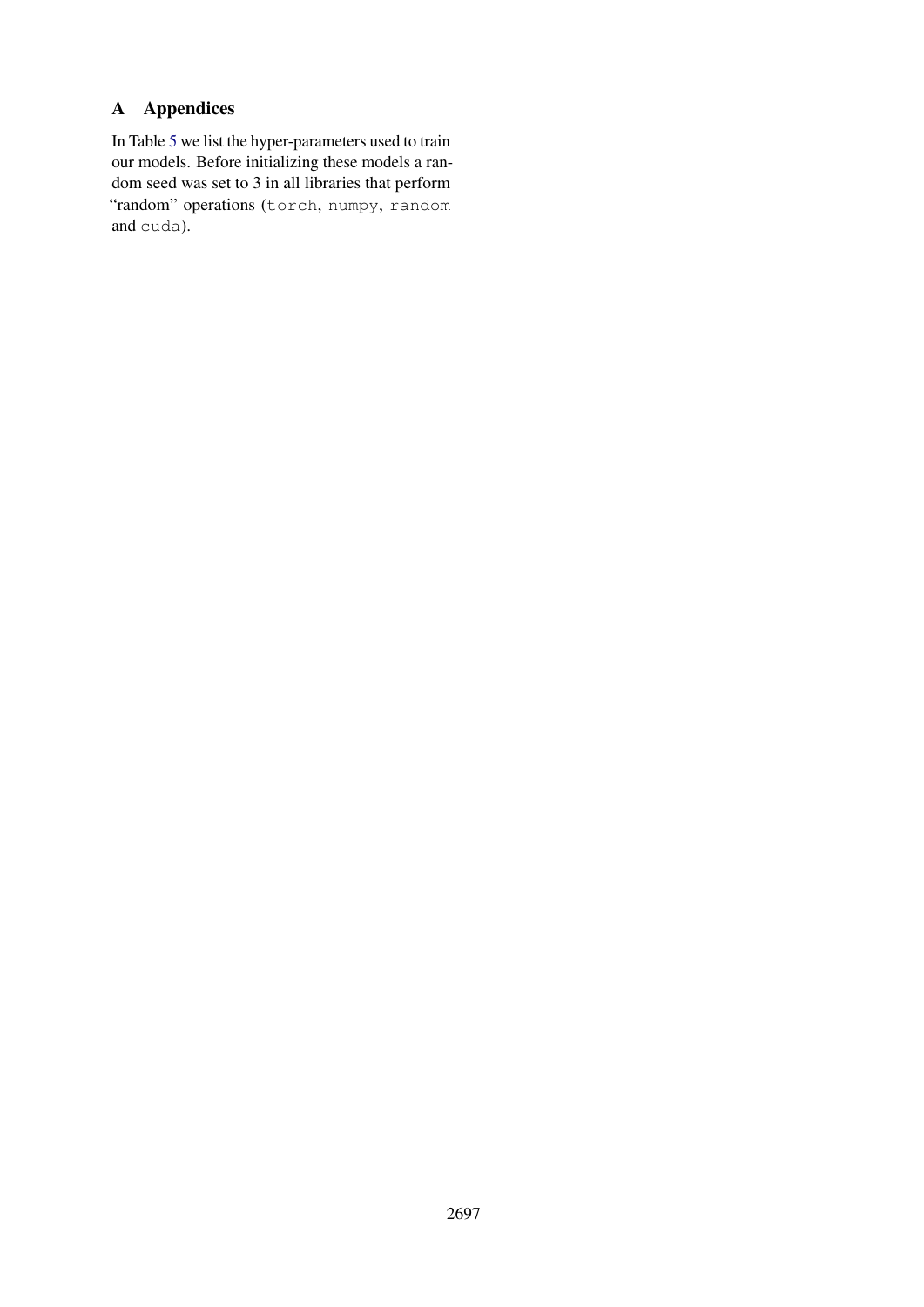<span id="page-13-0"></span>

| Hyper-parameter           | COMET(Est-HTER/MQM)       | COMET-RANK                          |
|---------------------------|---------------------------|-------------------------------------|
| Encoder Model             | XLM-RoBERTa (base)        | XLM-RoBERTa (base)                  |
| Optimizer                 | Adam (default parameters) | Adam (default parameters)           |
| n frozen epochs           |                           | O                                   |
| Learning rate             | $3e-05$ and 1e-05         | $1e-0.5$                            |
| Batch size                | 16                        | 16                                  |
| Loss function             | <b>MSE</b>                | Triplet Margin ( $\epsilon = 1.0$ ) |
| Layer-wise dropout        | 0.1                       | 0.1                                 |
| FP precision              | 32                        | 32                                  |
| Feed-Forward hidden units | 2304,1152                 |                                     |
| Feed-Forward activations  | Tanh                      |                                     |
| Feed-Forward dropout      | 0.1                       |                                     |

Table 5: Hyper-parameters used in our COMET framework to train the presented models.

Table 6: Statistics for the QT21 corpus.

|                         | en-de | en-cs       | en-ly | de-en |
|-------------------------|-------|-------------|-------|-------|
| <b>Total tuples</b>     | 54000 | 42000 35474 |       | 41998 |
| Avg. tokens (reference) | 17.80 | 15.56       | 16.42 | 17.71 |
| Avg. tokens (source)    | 16.70 | 17.37       | 18.39 | 17.18 |
| Avg. tokens $(MT)$      | 17.65 | 15.64       | 16.42 | 17.78 |

Table 7: Statistics for the WMT 2017 DARR corpus.

|                                                       | en-cs                                                                      | en-de en-fi | en-ly en-tr             |  |
|-------------------------------------------------------|----------------------------------------------------------------------------|-------------|-------------------------|--|
| <b>Total tuples</b>                                   | 32810 6454 3270 3456 247                                                   |             |                         |  |
| Avg. tokens (reference) 19.70 22.15 15.59 21.42 17.57 |                                                                            |             |                         |  |
| Avg. tokens (source)                                  | $\begin{array}{cccc} \n22.37 & 23.41 & 21.73 & 26.08 & 22.51\n\end{array}$ |             |                         |  |
| Avg. tokens (MT)                                      | 19.45                                                                      |             | 22.58 16.06 22.18 17.25 |  |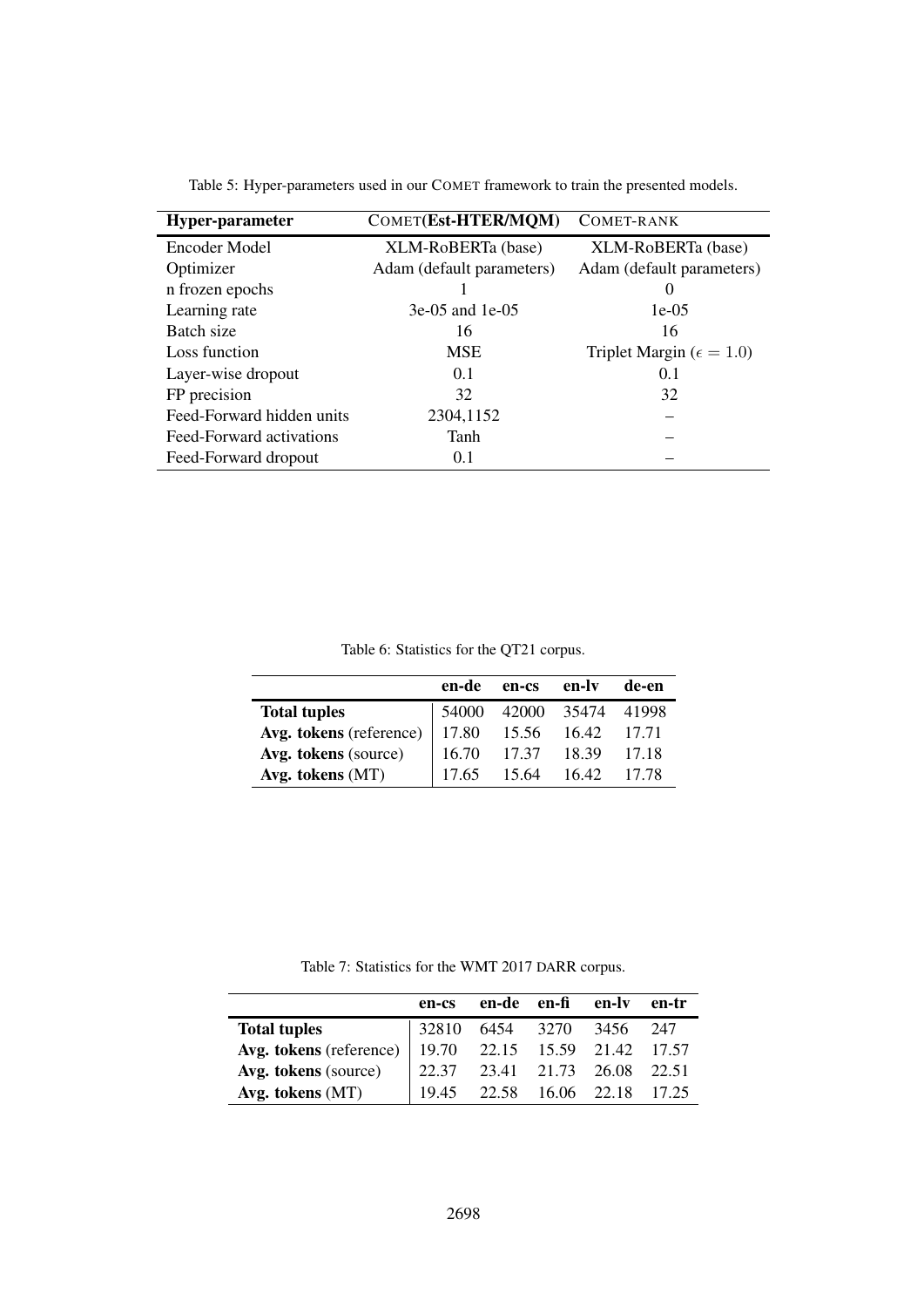|                        | le-en fi-en |       | gu-en          | kk-en lt-en |       | ru-en | zh-en |
|------------------------|-------------|-------|----------------|-------------|-------|-------|-------|
| otal tuple             | 85365       | 32179 | 20110          | 9728        | 21862 | 39852 | 31070 |
| Avg. tokens (reference | 20.29       | 18.55 |                | 20.36       | 26.55 | 21.74 | 42.89 |
| Avg. tokens (source)   | 18.44       | 12.49 | 17.64<br>21.92 | 16.32       | 20.32 | 18.00 | 7.57  |
| Avg. tokens (MT)       | 20.22       | 17.76 | 17.02          | 19.68       | 25.25 | 21.80 | 39.70 |

Table 8: Statistics for the WMT 2019 DARR into-English language pairs. Table 8: Statistics for the WMT 2019 DARR into-English language pairs.

Table 9: Statistics for the WMT 2019 DARR from-English and no-English language pairs. Table 9: Statistics for the WMT 2019 DARR from-English and no-English language pairs.

|                              | 23-U.          | en-de          | $m - fi$       | ns-ue                   | en-kk                   | $m-lt$                           | ור-מ                           | $en-zh$               | fr-de                   | de-cs                   | de-fr                  |
|------------------------------|----------------|----------------|----------------|-------------------------|-------------------------|----------------------------------|--------------------------------|-----------------------|-------------------------|-------------------------|------------------------|
| fotal tuples                 | 27178          | 07866          | 31820          | 11355                   | 18172                   |                                  |                                | 18658                 | 1369                    |                         |                        |
| စ္ပ<br>Avg. tokens (referenc |                | 25.65<br>24.97 |                |                         |                         | 17401<br>21.00<br>24.46<br>20.97 | 333<br>23.35<br>23.37<br>24.37 |                       |                         | 23194<br>22.27<br>25.22 | 4862<br>27.32<br>21.36 |
| $\chi$ g. tokens (source)    | 22.92<br>24.98 |                | 20.12<br>25.23 | 33.32<br>24.32<br>32.97 | 18.89<br>23.78<br>19.92 |                                  |                                | 9.25<br>24.39<br>6.83 | 22.68<br>28.60<br>23.36 |                         |                        |
| $\log$ , tokens (MT)         | 22.60          | 24.98          | 19.69          |                         |                         |                                  |                                |                       |                         | 21.89                   | 25.68                  |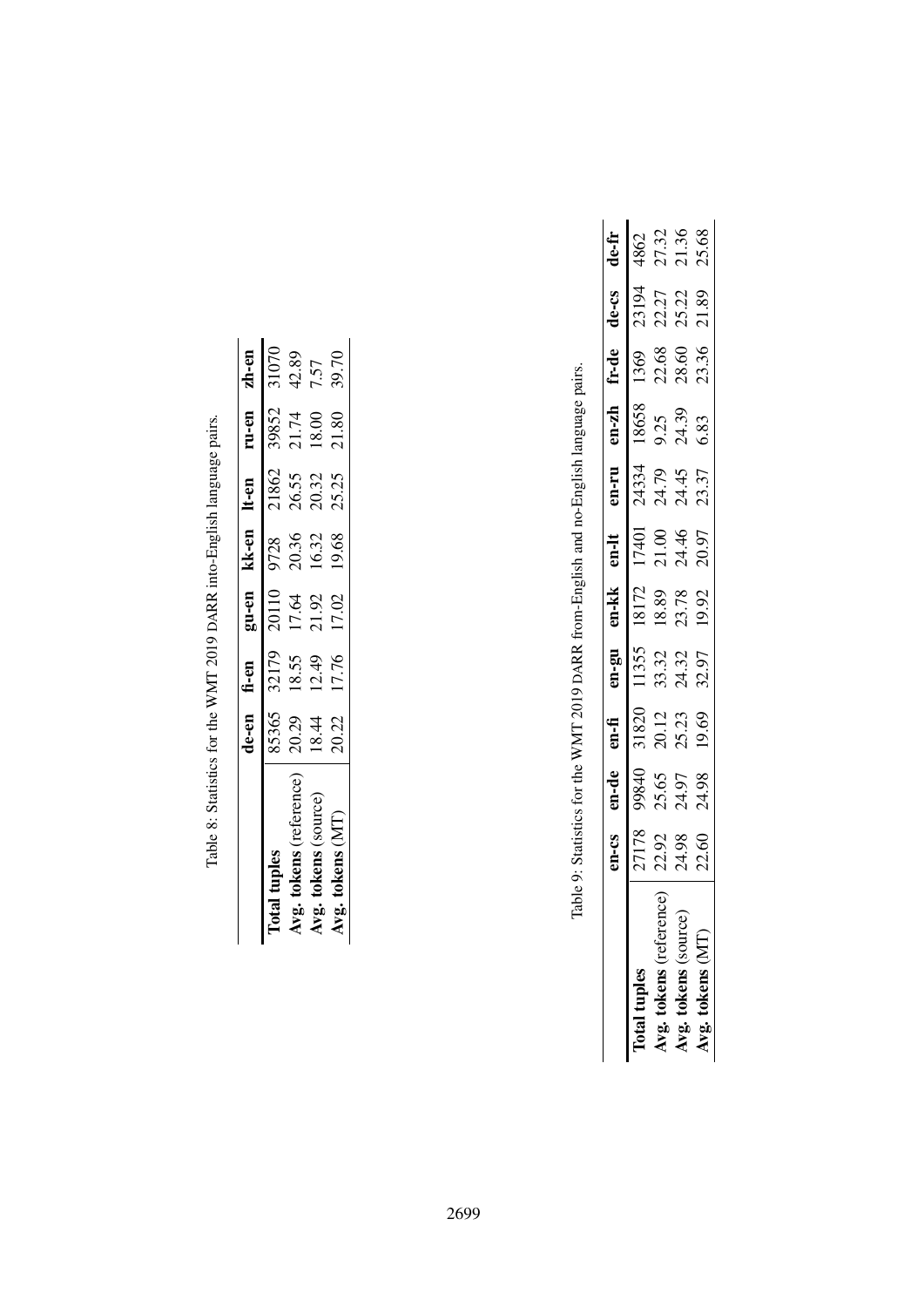|                         | $n - n$ | en-sv          | $en-ja$ | en-de | en-ru | en-es        | en-fr                  | en-it | n-pt-br | $en-tr$ | $en$ -pt | en-es-latam |
|-------------------------|---------|----------------|---------|-------|-------|--------------|------------------------|-------|---------|---------|----------|-------------|
| fotal tuples            | 2447    | 0 <sub>L</sub> | 1590    | 2756  | 1043  |              |                        | 812   | 504     | 370     |          |             |
| Avg. tokens (reference) | 14.10   | 14.24          | 20.32   | 13.78 | 13.37 | 259<br>10.90 | 1474<br>13.75<br>12.85 | 13.61 | 12.48   | 7.95    | 12.18    | 10.33       |
| Avg. tokens (source)    | 14.23   | 15.31          | 13.69   | 13.76 | 13.94 | 11.23        |                        | 14.22 | 12.46   | 10.36   | 13.45    | 12.33       |
| $\log$ , tokens $(MT)$  | 3.66    | 13.91          | 17.84   | 13.41 | 13.19 | 10.88        | 13.59                  | 13.02 | 12.19   | 7.99    | 12.21    | 10.17       |
|                         |         |                |         |       |       |              |                        |       |         |         |          |             |

Table 10: MQM corpus (section 3.3) statistics. Table 10: MQM corpus (section [3.3\)](#page-3-4) statistics.

Table 11: Statistics for the WMT 2018 DARR language pairs. Table 11: Statistics for the WMT 2018 DARR language pairs.

|                         |       | zh-en en-zh cs- | g.                   | fi-en | n-en:          | $r$ -en | de-en | en-cs                  | $en-de$                 | $en$ -et       | en-fi         | uu-ua | u-tr           | et-en                   |
|-------------------------|-------|-----------------|----------------------|-------|----------------|---------|-------|------------------------|-------------------------|----------------|---------------|-------|----------------|-------------------------|
| fotal tuples            |       | 33357 28602     | 5110                 | 15648 | <b>FORD</b>    | 8525    | 77811 |                        |                         | 32202          |               | 22181 | 1358           |                         |
| Avg. tokens (reference) | 28.86 | 24.04           | 98<br>$\overline{c}$ | 21.13 |                | 23.25   | 23.29 | 5413<br>19.50<br>22.67 | 19711<br>23.54<br>24.82 |                | 9809<br>16.32 | 21.81 |                | 56721<br>23.40<br>18.15 |
| Avg. tokens (source)    | 23.86 | 28.27           | 5.67                 | 15.03 | 24.97<br>21.37 | 18.80   | 21.95 |                        |                         | 18.21<br>23.47 | 22.82         | 25.24 | 20.15<br>24.37 |                         |
| $Ng.$ tokens $(MT)$     |       | 27.45 14.94     | 79                   | 20.46 | 25.25          | 22.80   | 22.64 | 19.73                  | 23.74                   | 18.37          | 17.15         | 21.86 | 19.61          | 23.52                   |
|                         |       |                 |                      |       |                |         |       |                        |                         |                |               |       |                |                         |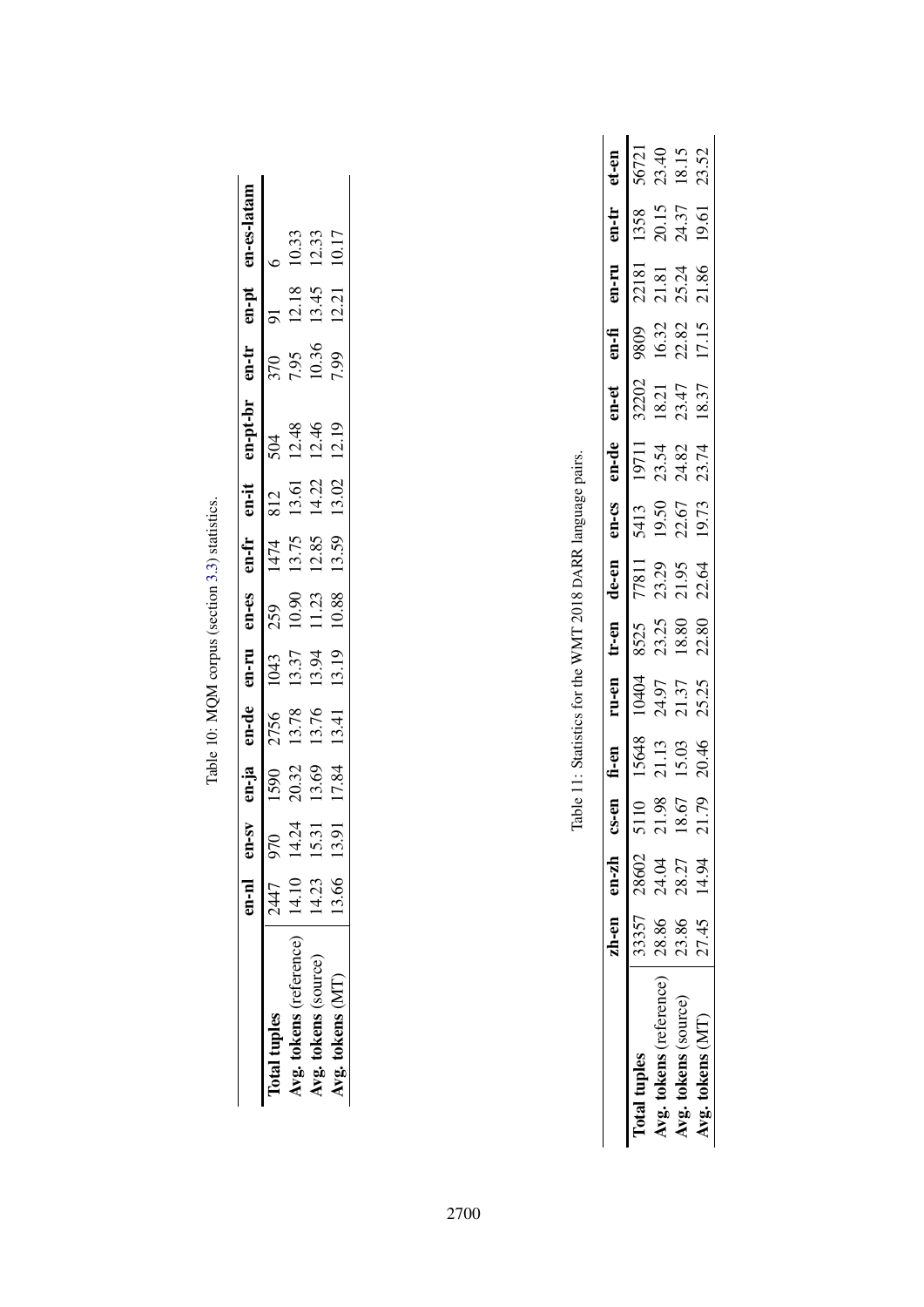

Table 12: Metrics performance over all and the top (10,8, 6, and 4) MT systems for all from-English language pairs. The color scheme is as follows: — COMET-RANK, — COMET-HTER, — COMET-MQM, — BLEU, **BERTSCORE**